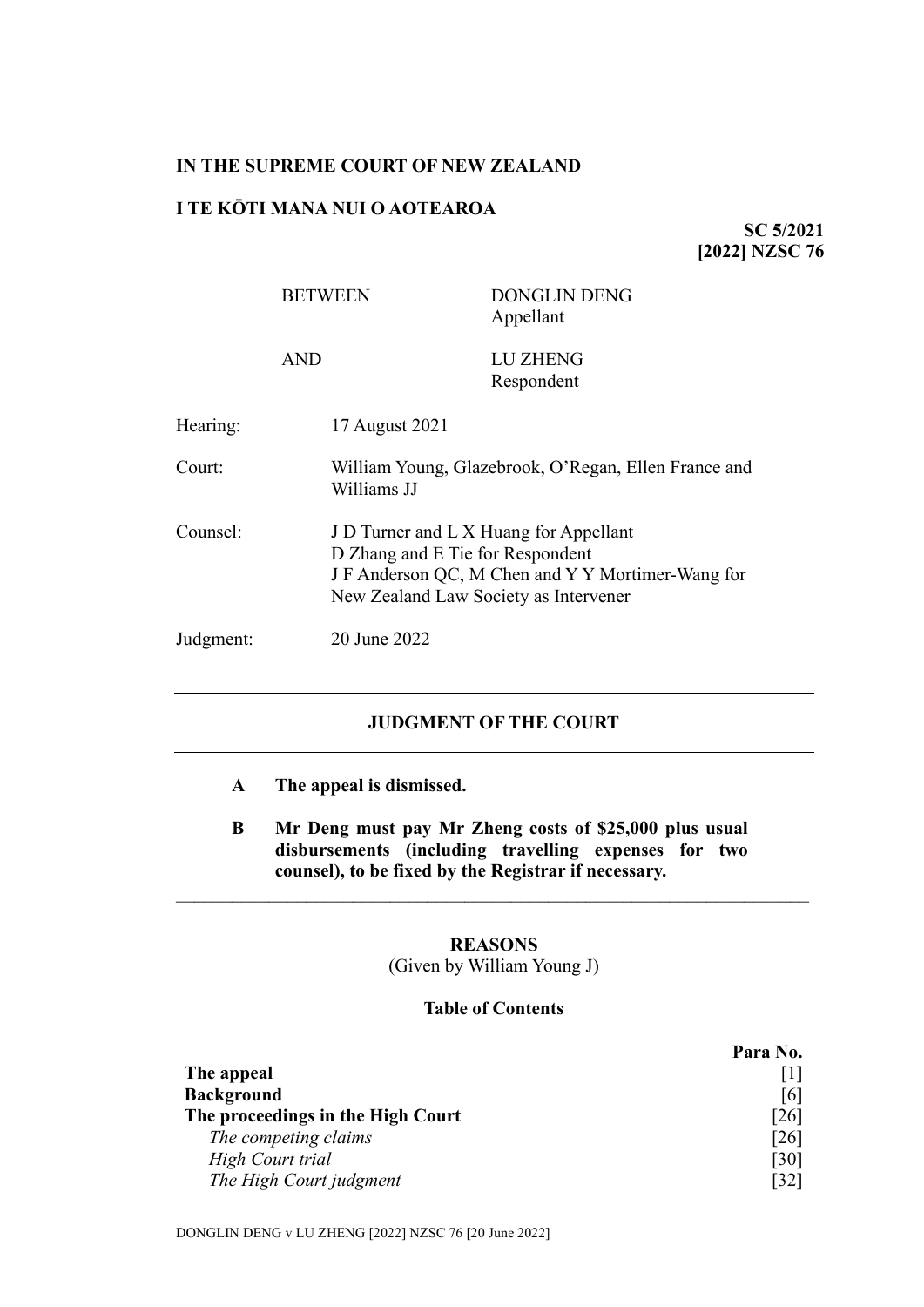| The judgment of the Court of Appeal                         | [38]<br>[49]<br>$\lceil 52 \rceil$ |
|-------------------------------------------------------------|------------------------------------|
| The basis of Mr Deng's appeal                               |                                    |
| <b>Evaluation</b>                                           |                                    |
| Our primary conclusions on the key facts                    | $\lceil 52 \rceil$                 |
| Was there a partnership?                                    | [62]                               |
| The significance of the High Court Judge's findings of fact | [70]                               |
| <b>Cultural considerations</b>                              | [75]                               |
| <b>Disposition</b>                                          | [85]                               |

## **The appeal**

<span id="page-1-0"></span>[1] Messrs Donglin Deng, the appellant, and Lu Zheng, the respondent, had a working relationship which commenced in the late 1990s. In 2015, they agreed to end their association. Primarily in issue is the nature of their business relationship between 2010 and 2015. Mr Zheng says that from March 2010 he and Mr Deng were partners engaged in property development and construction projects which were conducted in the names of a number of companies. Mr Deng denies this and argues that there was no overarching partnership. Instead, he contends that the projects in which they engaged were carried out through companies in which the two men had interests that were reflected in their shareholdings and account balances.

[2] It is common ground that Messrs Deng and Zheng agreed on 31 May 2015 to end their business relationship (whatever it was). Attempts at a complete and amicable separation of their interests were unsuccessful and this litigation followed.

<span id="page-1-5"></span>[3] In the High Court, Mr Deng was successful, with Downs J concluding (inter alia) that there was no partnership.<sup>[1](#page-1-1)</sup> On appeal, the Court of Appeal concluded that the relationship had been a partnership and, on that footing, granted relief to Mr Zheng which included remitting the proceeding to the High Court for a taking of accounts.[2](#page-1-2)

<span id="page-1-4"></span>[4] In granting leave to appeal from the Court of Appeal judgment, this Court said: $3$ 

<span id="page-1-2"></span><span id="page-1-1"></span><sup>&</sup>lt;sup>1</sup> *Zheng v Deng* [2019] NZHC 3236 [HC judgment].<br><sup>2</sup> *Zheng v Deng* [2020] NZC A 614 (Goddard Duffy.

<span id="page-1-3"></span><sup>&</sup>lt;sup>2</sup> *Zheng v Deng* [2020] NZCA 614 (Goddard, Duffy and Nation JJ) [CA judgment].

Deng v Zheng <sup>[2021]</sup> NZSC 43 (footnotes omitted).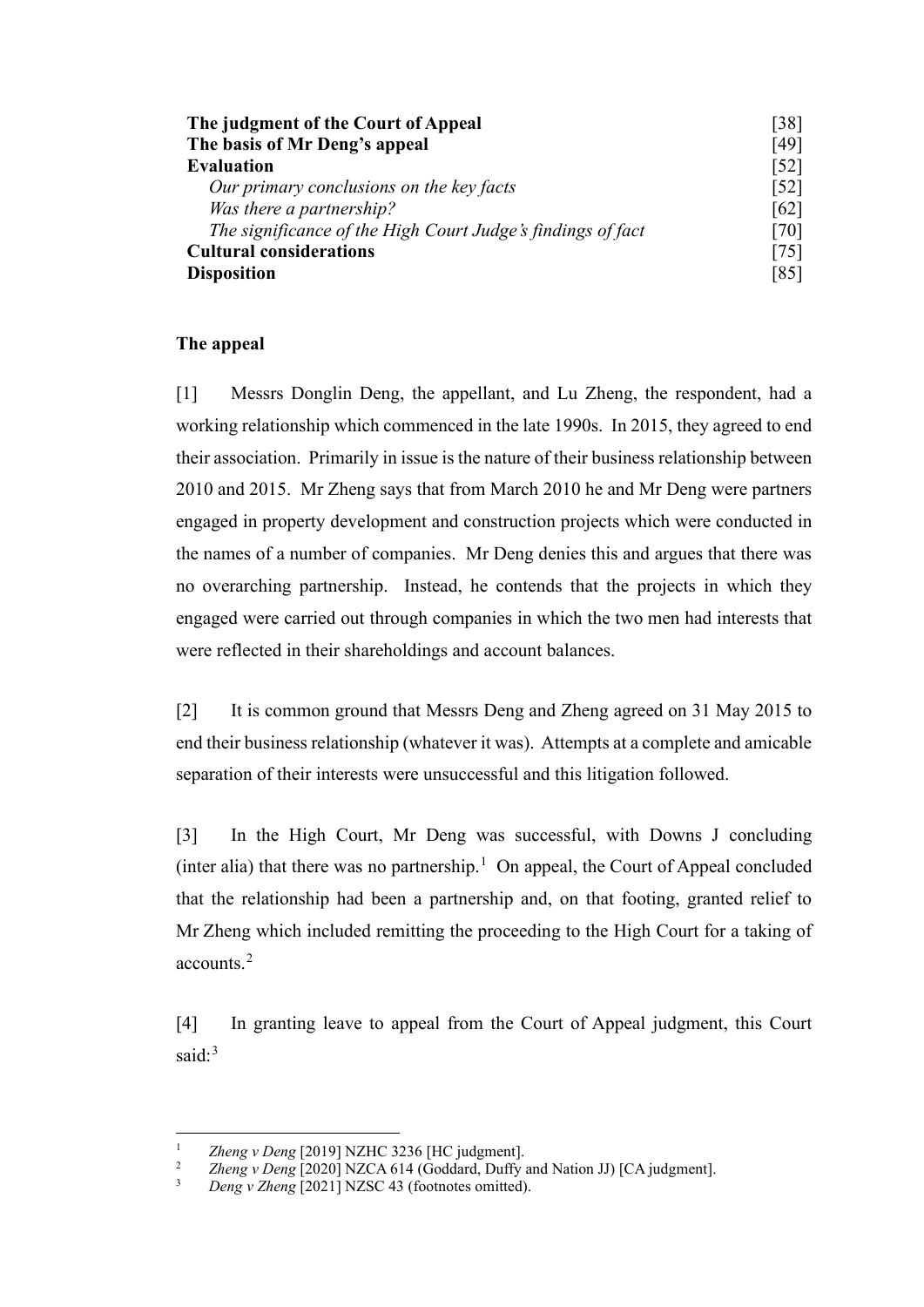[1] The appeal raises potential issues about the interpretation of documents translated from Mandarin and the cultural setting in an arrangement between two Chinese parties whose business relationship appears to have been conducted in Mandarin. The Court of Appeal noted that it was conscious that language is used in a broader linguistic and cultural setting, by reference to background assumptions about personal and business relationships and the ways in which dealings are normally structured, that were shared by the parties, but which the Court may not be aware of or understand. The Court referred to the need to be sensitive to the social and cultural context and to be cautious about drawing inferences based on preconceptions about business dealings.

[2] It may be necessary for this Court to explore these factors in order to resolve the appeal. Accordingly, we invite the New Zealand Law Society | Te Kāhui Ture o Aotearoa (the Law Society) to consider intervening in this appeal, after consultation with NZ Asian Lawyers. We direct the Registrar to bring the appeal to the attention of the Law Society and NZ Asian Lawyers and provide them with a copy of this judgment.

[5] At the hearing of the appeal, we heard from the Law Society and the parties also made submissions about the cultural context to the case, albeit that neither suggested it was of decisive significance. As it happens, we are now satisfied that the case turns on inferences to be drawn from contemporaneous written material with the result that the cultural issues on which we heard submissions are not determinative. We will, however, discuss those issues briefly later in these reasons.

## **Background**

<span id="page-2-0"></span>[6] This section of our judgment is based substantially on the Court of Appeal judgment.

[7] For many years, Mr Zheng carried on business as a property developer. Mr Deng's background is as a project manager and land developer. They met in the late 1990s. Mr Deng was initially employed by Mr Zheng to work on property development and construction projects. In 2004 and subsequently, Mr Deng acquired ownership interests in some of the projects that Mr Zheng was involved in. These projects were carried out through companies. Individuals others than Messrs Zheng and Deng (including family members) were involved in these projects and the associated companies. These people have been referred to throughout the case as "the old group".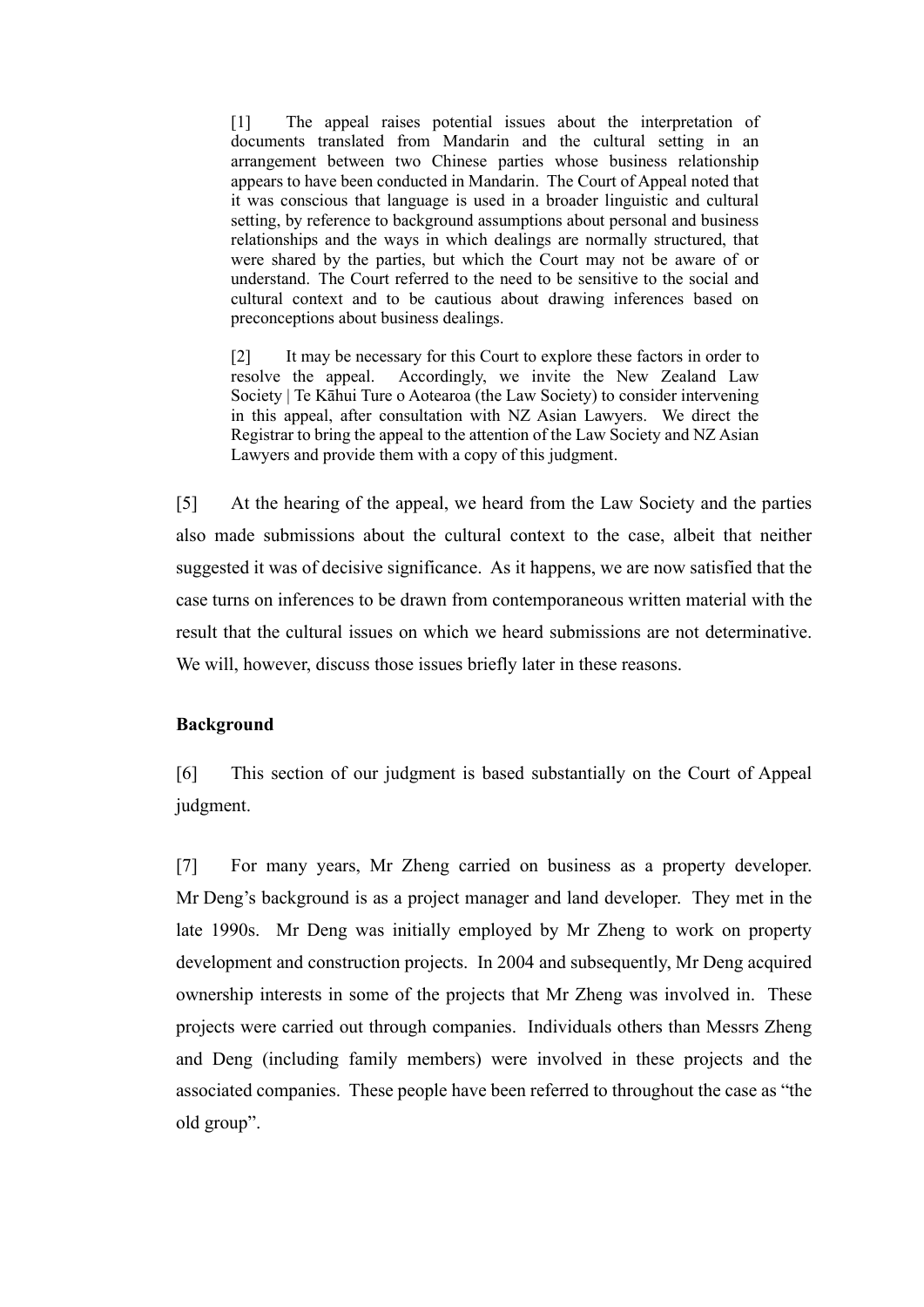- [8] The companies involved in this dispute included:
	- (a) Albany Apartments Ltd (AAL);
	- (b) D&R Holmes Ltd (DRHL);
	- (c) Eversolid Construction Ltd (ECL);
	- (d) New Concept Construction Ltd (NCCL);
	- (e) Orient Construction Group Ltd (OCGL);
	- (f) Orient Construction Ltd (OCL);
	- (g) Orient Homes Ltd (OHL); and
	- (h) Rosedale Apartments Ltd (RAL).

[9] In 2007, the old group decided to buy and develop 11 lots of land in Bella Vista Drive, Gulf Harbour, Whangaparāroa. This was referred to as the "Bella Vista Project". Ultimately, AAL purchased four lots and OCGL purchased the remaining seven.

[10] In 2008 the old group began to break-up as some members went their separate ways. As a result of this process, Messrs Zheng and Deng became the only members of the old group with a continuing involvement in the Bella Vista Project.

[11] Messrs Zheng and Deng needed funding to complete the Bella Vista Project. Mr Bin Jiang, an acquaintance of Mr Deng, agreed to contribute capital. A short agreement dated 27 April 2008 (the Bella Vista Agreement) was entered into. Its title was variously translated into English from the original Mandarin as "partnership agreement" or "cooperation agreement".<sup>[4](#page-3-0)</sup> Mr Zheng and Mr Jiang both signed the Bella Vista Agreement. Mr Deng did not. He says he did not know about it, at least

<span id="page-3-0"></span><sup>&</sup>lt;sup>4</sup> In the original Mandarin: 合作协议; or in Romanised script: hézuò xiéyì.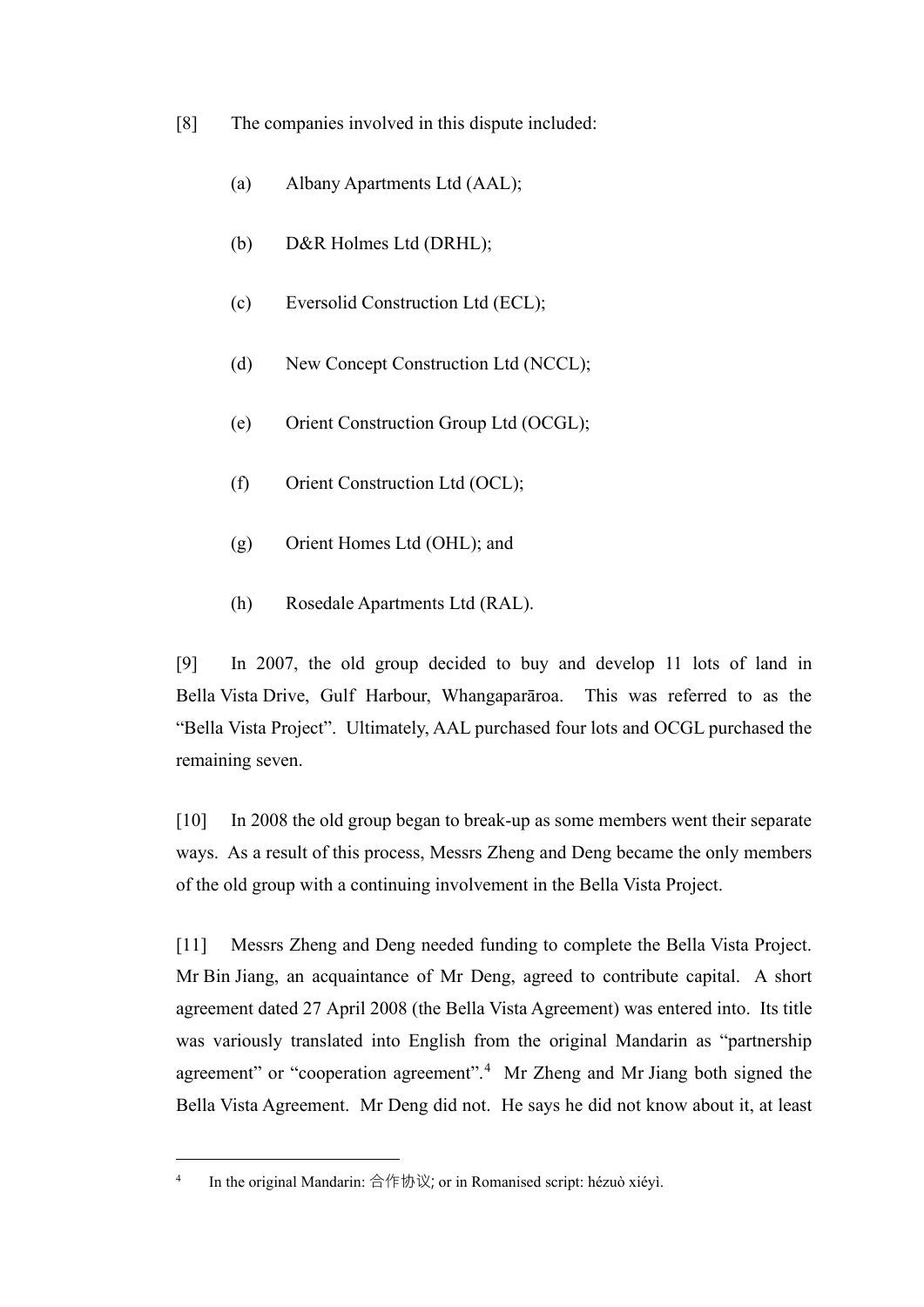at the time it was entered into. Mr Zheng says he signed the Bella Vista Agreement on behalf of himself and Mr Deng.

[12] The Bella Vista Agreement provided that "Orient Construction Group (Orient Homes Limited and Albany Apartment Limited) occupies 60%" and "Bin Jiang occupies 40%". It went on to provide, among other matters, that:

- (a) "Orient Company designates 6 pieces of [land] to be under the names of the companies under its umbrella" and Mr Jiang "designates 5 pieces of [land] to be under their company or (overseas or local) personal name".
- (b) Both parties are "responsible for the safety of the persons whose names are designated and, in case of any accident, shall each take full responsibility".
- (c) Various fees and costs, including loan interest "no matter under whose names", are "universally incorporated in the joint expenditure of the project". "Direct expenses are jointly shared by both parties." As well, "[b]oth parties" are to "jointly cover early stage preparation costs, drawing design, application for approval, etc".
- (d) Upon the sale of each property, "account clearing (or division or re-investment) is carried out immediately".
- (e) Orient Company was responsible for, among other matters, "compiling a project account settlement sheet and a project profit sheet after the sale of property is accomplished, and reporting to Bin Jiang … once every two months".
- (f) Orient Group was responsible for the construction work.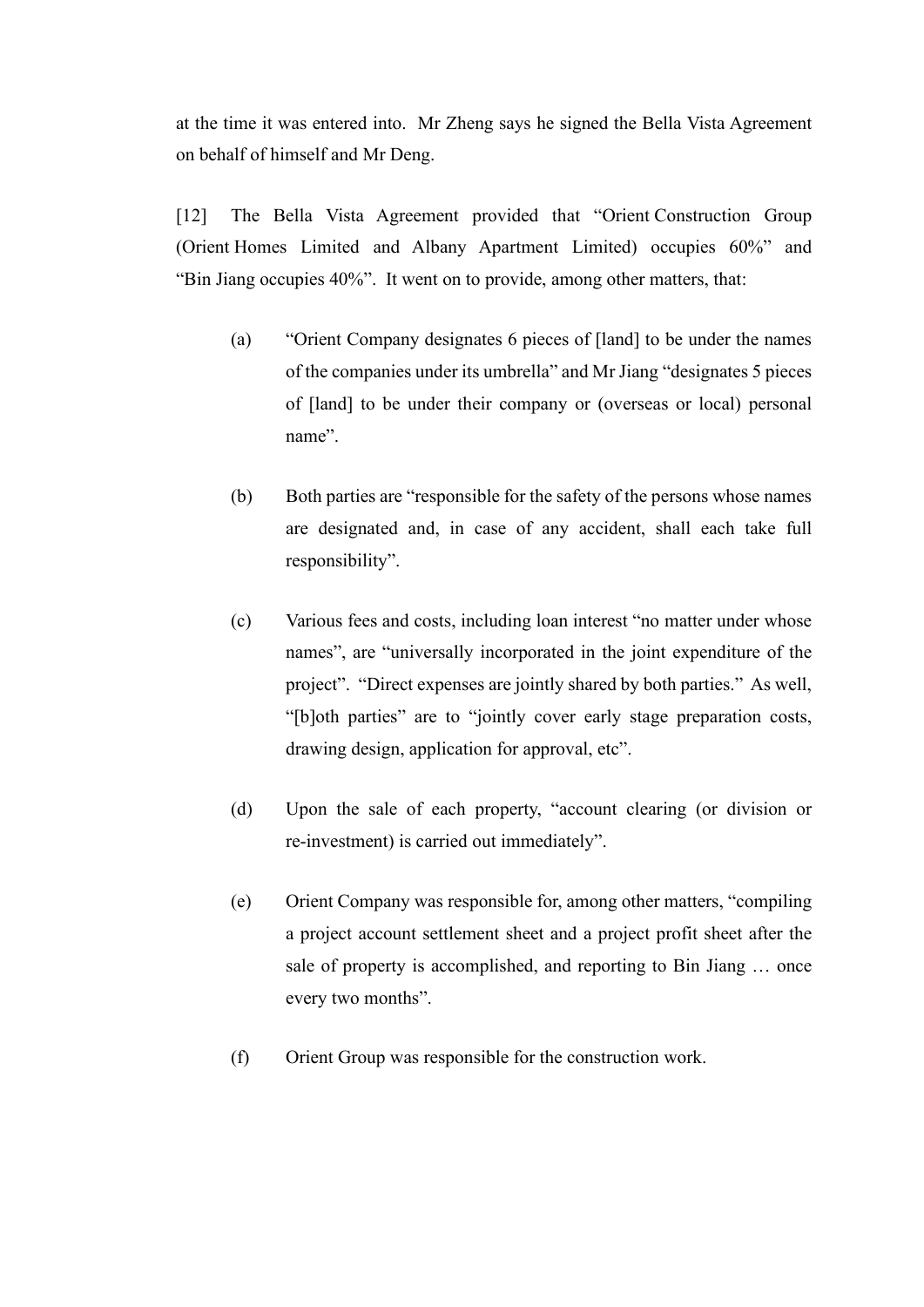[13] The references to "Orient Company" (or in some places, "Orient Group") in the translated versions appear as 东方公司 in the original Mandarin.<sup>[5](#page-5-0)</sup> In the Court of Appeal, the term was translated into English as "Orient Firm" or "Orient Enterprise".<sup>[6](#page-5-1)</sup> On Mr Zheng's case, the Orient Company (or Group) was a partnership between him and Mr Deng.

[14] DRHL was incorporated on 13 May 2008. Mr Jiang was its sole shareholder and director. It appears he used that company as a vehicle for holding some of the Bella Vista sections. This was consistent with the reference in the Bella Vista Agreement to him designating land to be under "their company".

[15] In 2011, Mr Tong Zhu, a friend of Mr Deng, provided funding of \$500,000. This was in part to the newly formed ECL. Although Mr Zhu was the sole shareholder and director of ECL, he was not involved in its business and the benefits and risks of the projects it carried out were jointly shared by Mr Zheng and Mr Deng. As this indicates, Mr Zhu's investment of \$500,000 was treated as a loan.

[16] Over the course of the Bella Vista Project, sections were transferred, some to third party buyers and others to relations and friends of one or other of Messrs Zheng, Deng and Jiang. The latter transactions typically involved financial support provided by one or more of the companies involved in the Bella Vista Project to the purchaser. Mr Zheng says that these related purchasers held the sections as nominees for him and Mr Deng in relation to their 60 per cent interest. Mortgage advances obtained by the related party purchasers were used for the Bella Vista Project. Despite these transfers, these properties continued to be developed and dealt with in the manner provided for in the Bella Vista Agreement.

[17] A central feature of the case is a set of internal accounts.

<span id="page-5-1"></span><span id="page-5-0"></span><sup>5</sup> In Romanised script: dōngfāng gōngsī.

<sup>6</sup> Dictionary definitions were used by the Court of Appeal: CA judgment, above [n 2,](#page-1-4) at [87]. This was challenged by counsel for Mr Deng before us. We will come back to this challenge but note that resort to dictionaries is permissible under s 128(2) of the Evidence Act 2006.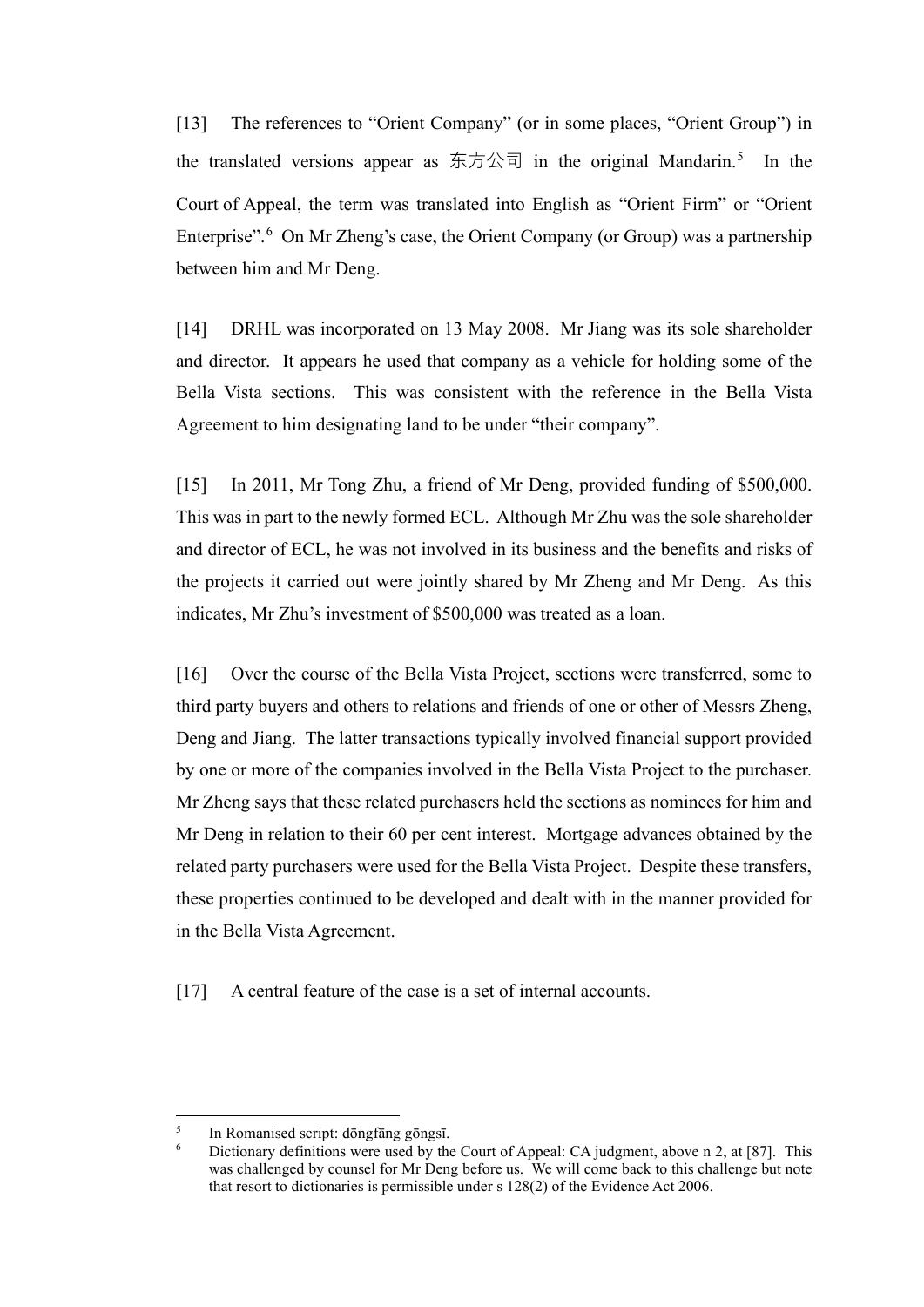[18] The starting point for them is a document dated 31 March 2010. It is headed "Orient Construction Group  $10<sup>th</sup>$  Reconciliation (Zheng Deng)". This document appears to have been signed by both Mr Zheng and Mr Deng. It records the winding up of the financial affairs of the old group.

[19] Internal accounts referable to Messrs Zheng and Deng were then usually prepared on a bi-monthly basis. They record the amalgamated asset position of what appears to be a single enterprise, a running account of the contributions each made to and their drawings against that amalgamated asset position and the expenses and revenue for all current projects. They generally included a line to the effect that the parties would decide whether to distribute or reinvest any profits at the end of each financial year. They were calculated on a basis which looked through the structure of the various companies and revealed an intention to share profits equally.

[20] Initially, the internal accounts were primarily the responsibility of Ms Ying Zheng, the sister of Mr Zheng. In November 2013, responsibility for the maintenance of these accounts shifted to Ms Xiao Feng Lin, the spouse of Mr Deng. On the evidence advanced on behalf of Mr Zheng and supported by contemporaneous documents, Ms Lin had been involved in their preparation from the outset, keeping records of the contributions and expenses of Mr Deng, which she had then made available to Ms Zheng to be incorporated in the internal accounts.

[21] Messrs Zheng, Deng and Jiang were involved in a venture known as Rosedale Apartments. This involved a development at 40 Rosedale Road which was carried out through RAL. The shareholders in this company changed over time. As at May 2015, when Messrs Zheng and Deng agreed to separate their affairs, the participants in this project were a Mr Chenggang Zhang, as to 60 per cent, Mr Zheng, as to 35 per cent, and Mr Deng as to 5 percent. On Mr Zheng's case, RAL lay outside of the partnership. However, OCL carried out work on this project. The internal accounts reflect this work but not the equity interests of Messrs Zheng and Deng in RAL and are thus consistent with Mr Zheng's case.

[22] By 2015, the business relationship between Mr Zheng and Mr Deng was under strain. The project at 40 Rosedale Road had not gone well. OCL had poured the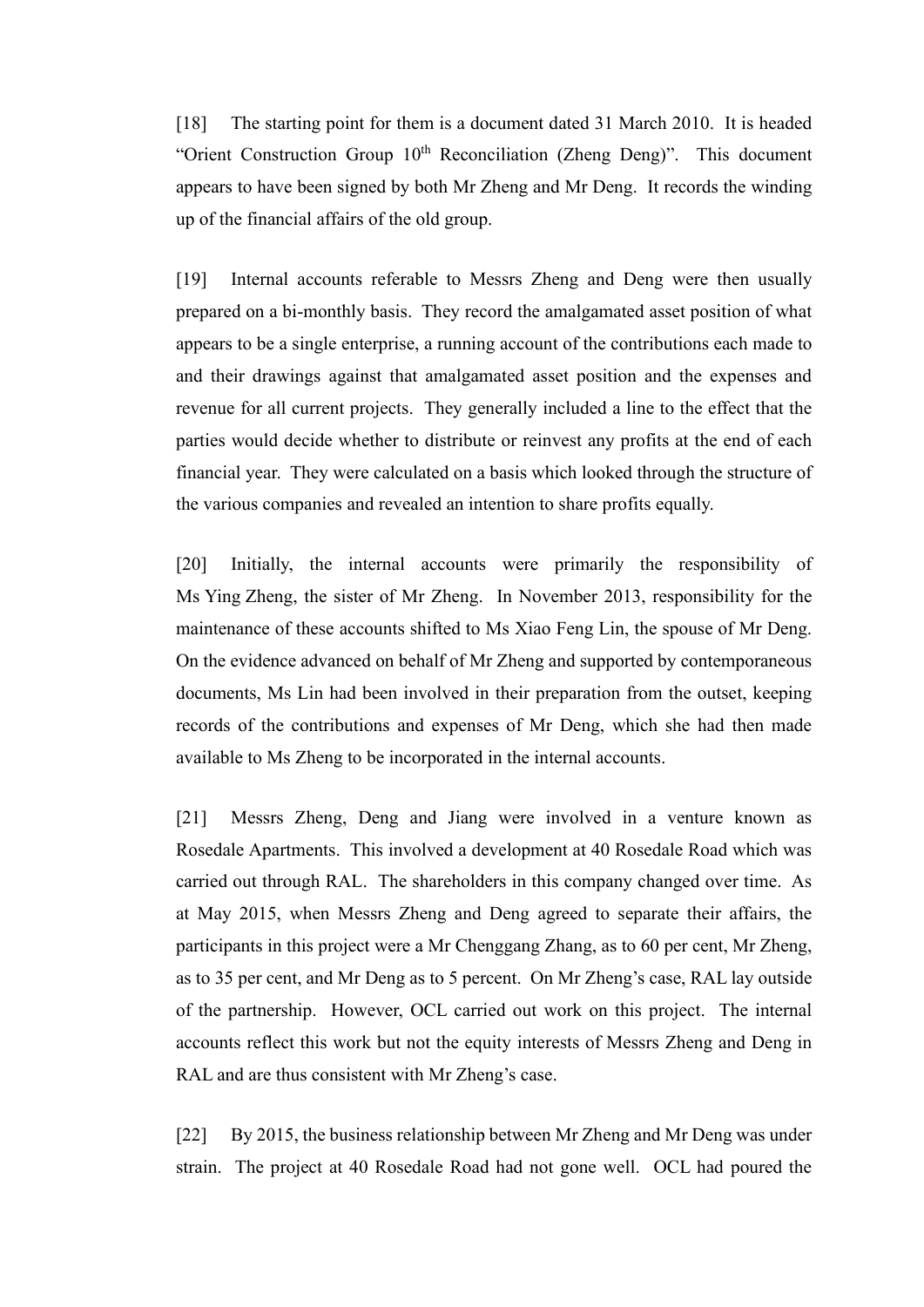concrete without adequate reinforcing. The mistake was not found for some time and cost more than \$100,000 to fix. There were related cashflow problems. Ultimately, Mr Deng decided, with Ms Lin's encouragement, that he and Mr Zheng should separate their business interests. In May 2015, Messrs Zheng and Deng agreed to do so.

[23] Negotiations followed about the financial consequences of this separation and how it should be implemented. In June 2015, Mr Zheng sent a document titled "Principles in Separation" to Mr Deng. Mr Deng annotated the document point by point in red type and returned it. Mr Zheng added further annotations in green type responding to Mr Deng's comments. Mr Deng then provided a further set of comments (again in red).

[24] Mr Deng says that the parties reached agreement on these principles as a result of further email exchanges and discussions, and the agreed approach to separation was largely implemented. Mr Zheng says they were not able to reach a final agreement and that what was agreed has only been implemented in part. He claims that final reconciliation of the parties' mutual dealings is required.

[25] The Principles in Separation document was prepared on a basis that, as with the internal accounts, looked through the various companies and sought to allocate equally to Messrs Zheng and Deng the benefits and burdens of the various projects.

### **The proceedings in the High Court**

### *The competing claims*

<span id="page-7-0"></span>[26] Mr Zheng and OCL (of which Mr Zheng was by then sole director and shareholder) commenced proceedings in the High Court against Mr Deng and eight other defendants. The claim was amended on a number of occasions. The case went to trial on the basis of a second amended statement of claim.

[27] A number of issues which were the subject of the High Court proceedings have now fallen away, leaving for determination by us only Mr Zheng's claims that there was a partnership between him and Mr Deng or, alternatively, a joint venture, and for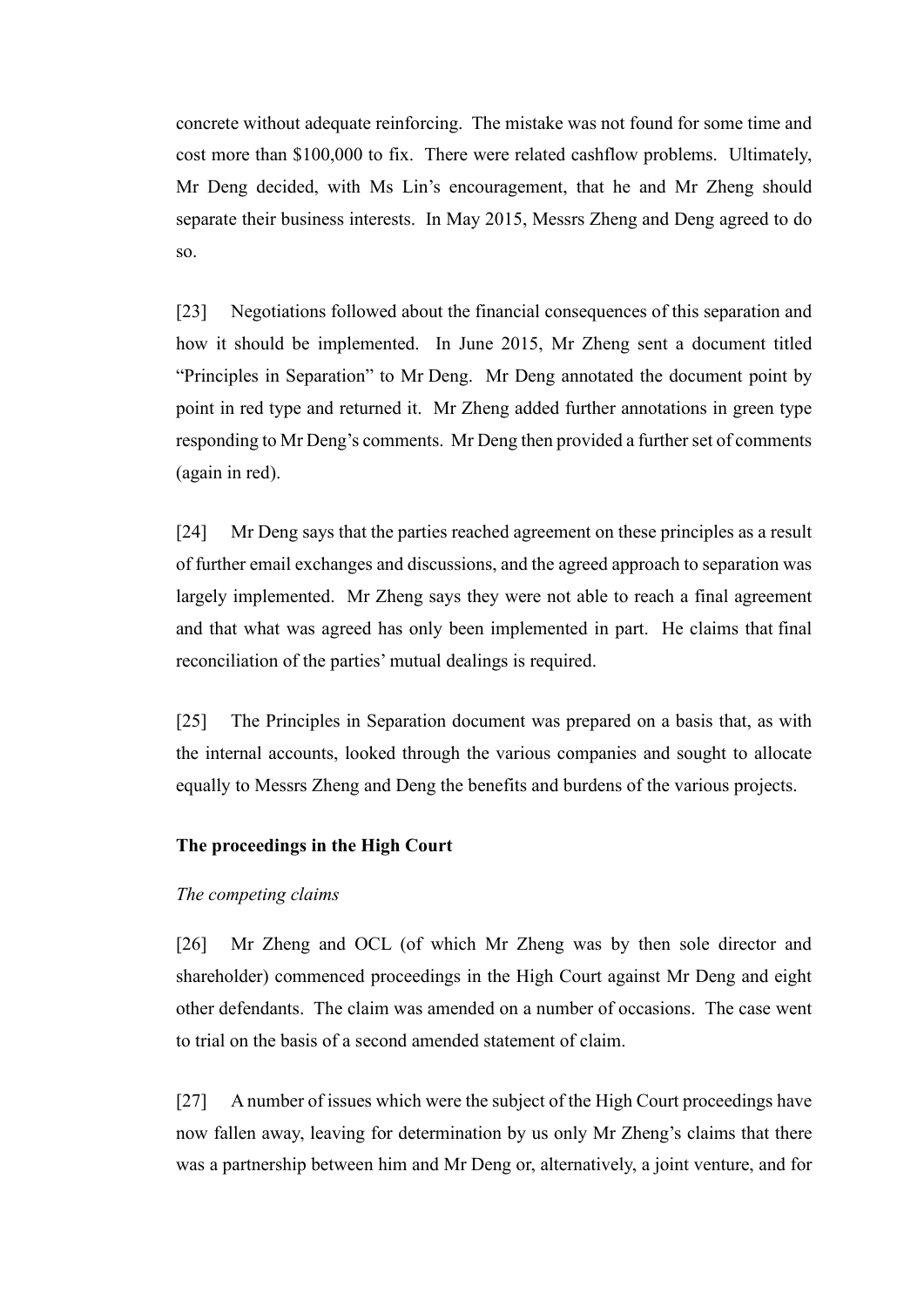orders for inquiries and the taking of accounts in connection with the business of the partnership/joint venture and the various corporate vehicles through which the partnership/joint venture was pursued.<sup>[7](#page-8-1)</sup>

[28] On the issues we must determine, the case as pleaded in the second amended statement of claim was as follows:

- (a) In 2004, Mr Zheng and Mr Deng entered into a partnership arrangement, which Mr Zheng referred to as the "Orient Partnership".
- (b) The Bella Vista project was 60 per cent owned by the Orient Partnership and 40 per cent owned by Mr Jiang.
- (c) Other companies were formed to carry out other projects, with OHL and ECL said to be companies used as vehicles to advance the Orient Partnership's business objectives.
- (d) There was an agreement to separate their business interests on or about 31 May 2015.

[29] Mr Deng's defence was that his relationship with Mr Zheng was based on various corporate and contractual structures but with no overarching partnership or fiduciary elements.

## *High Court trial*

<span id="page-8-0"></span>[30] At trial, Mr Zheng's evidence focused not so much on a partnership commencing in 2004, as pleaded in the second amended statement of claim, but rather with the situation as it was from 2010. Mr Zheng called a number of witnesses including his two sisters, Ying and Mei Zheng and Ms Tina Payne, a forensic accountant who had, among other things, analysed the internal accounts.

<span id="page-8-1"></span><sup>7</sup> Also conditionally in issue was a claim by Mr Zheng against Mr Deng for a particular sum of money but this claim was only pursued as an alternative to Mr Zheng's claim that there was a partnership. Given the conclusion which we reach on the partnership issue, there is no occasion to address this claim.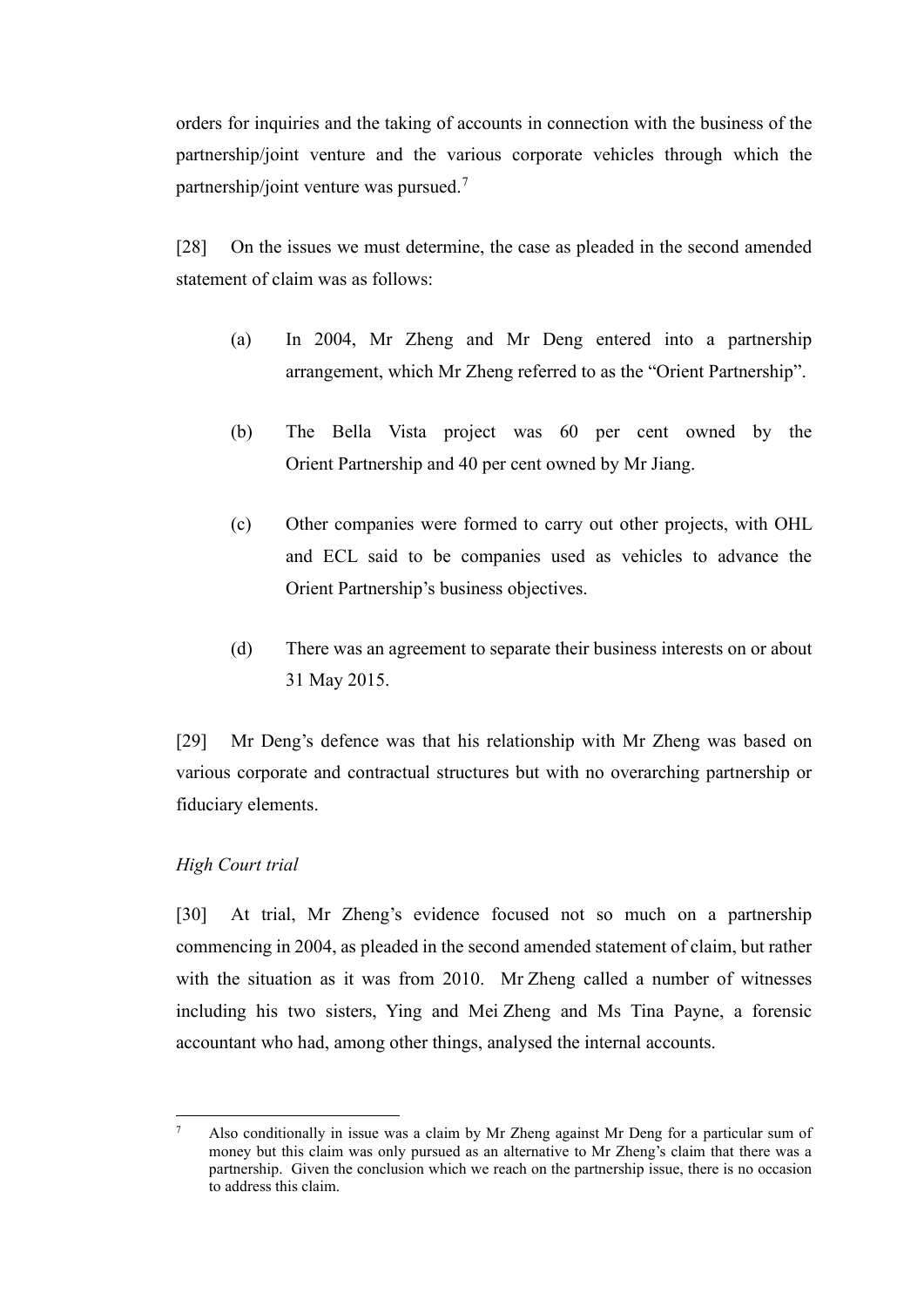[31] For the defendants, Mr Deng gave evidence, as did his spouse Ms Lin. Mr Deng also called expert evidence from Mr Andrew McKay, a chartered accountant with expertise in forensic accounting.

#### *The High Court judgment*

<span id="page-9-0"></span>[32] On the material issues, the Judge found for Mr Deng. His reasons for doing so involved or included:

- (a) Placing considerable weight on the language used (often based on translations) in contemporaneous documents, in particular references to companies by name or the use of "company" as an adjective.[8](#page-9-1)
- (b) The external accounts of the companies (which gave no indication of an overarching partnership) and generally associated inconsistency between what Mr Zheng said was the true arrangement between him and Mr Deng and the way it was presented to outsiders.<sup>[9](#page-9-2)</sup>
- (c) A substantial rejection of the relevance of the internal accounts and an associated conclusion that much of the evidence of Ms Payne was inadmissible.<sup>10</sup> He considered that if the internal accounts revealed an intention to split profits and maintain equal investments, this did not necessarily establish the existence of a partnership.<sup>[11](#page-9-4)</sup>
- (d) Inconsistency between the partnership alleged and the "statutory landscape" in relation to companies.<sup>[12](#page-9-5)</sup>
- (e) A marked preference for the evidence of Mr Deng over that of Mr Zheng and his witnesses. $13$
- [33] The last three of these considerations warrant some elaboration.

<span id="page-9-1"></span><sup>&</sup>lt;sup>8</sup> See, for example, HC judgment, above n [1,](#page-1-5) at  $[69]$ – $[70]$ .

<span id="page-9-2"></span> $^{9}$  At [71]–[73] and [80].

<span id="page-9-3"></span> $10$  At [68].

<span id="page-9-4"></span><sup>&</sup>lt;sup>11</sup> At [79] and [82].

<span id="page-9-6"></span><span id="page-9-5"></span> $12 \text{ At [84]}$ .<br>  $13 \text{ See for}$ 

See, for example, at [136]: "I prefer Mr Deng's evidence (again)."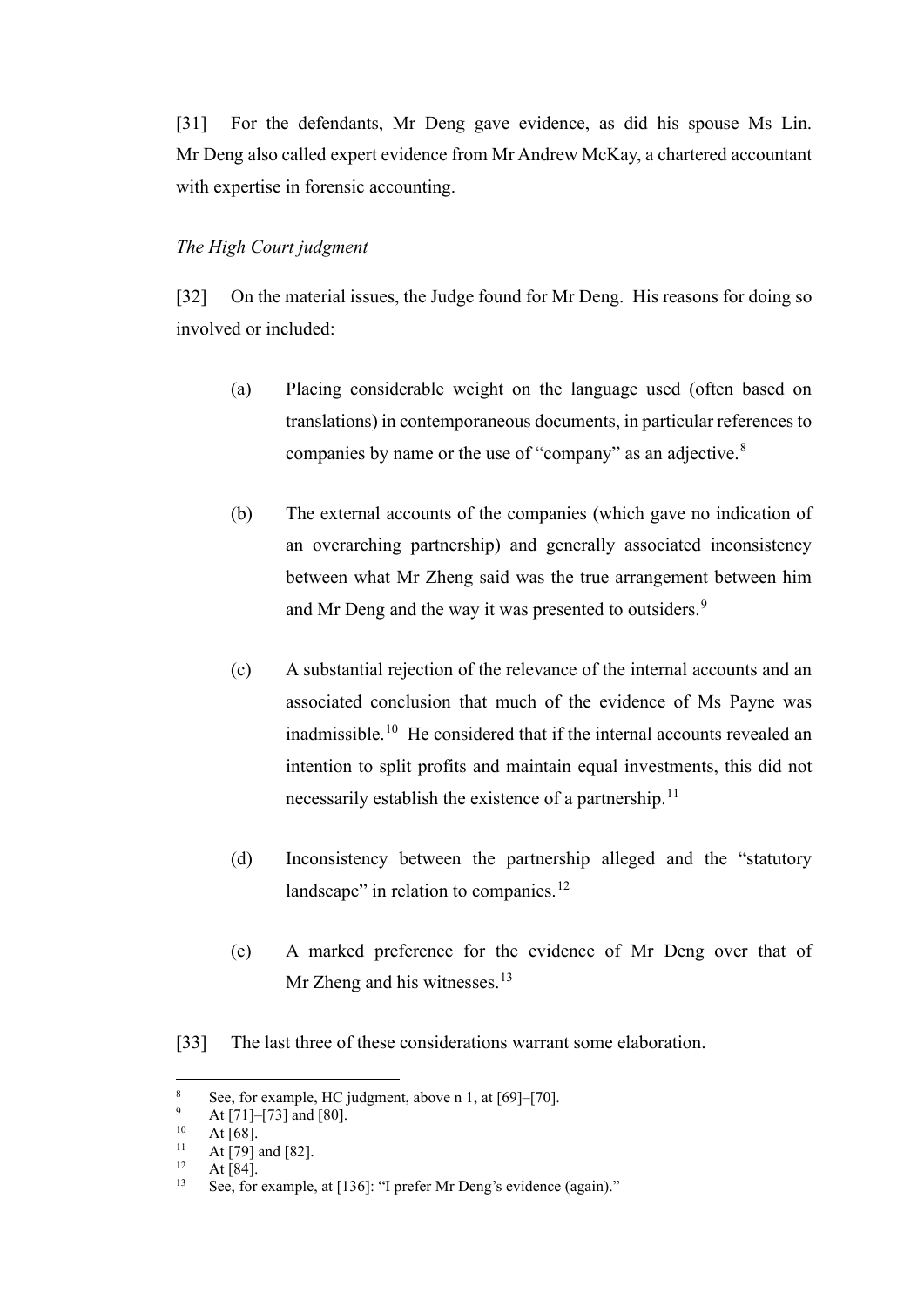[34] The Judge used pejorative language in relation to the internal accounts. At the beginning of his judgment, he described them as a "set of impenetrable, internal business accounts".<sup>14</sup> He also said that:<sup>15</sup>

An experienced forensic accountant said the internal accounts were "bizarre", "enigmatic", and a "moving feast of numbers", analysis of which would involve "throwing good money after bad".

We note in passing that these epithets originated with the Judge who put them to Mr McKay, who then agreed with them. Later in his judgment, the Judge said:

[79] However, even if ... the accounts do reveal intent to split profits and maintain equal investments, it does not necessarily follow partnerships existed. This introduces a series of concerns I raised at the end of trial, for, Mr Zheng and his lawyer, Mr Zhang, appeared to have assumed otherwise. Neither seemed to have given obvious thought to the countervailing corporate structure, absent fiduciary elements or statutory landscape. Both seemed to have been blinded by the internal accounts. And, mistaken possible evidence of partnership as conclusive.

In support of the proposition in the first sentence, there is a footnote reference to  $s \, 5(c)$ of the Partnership Act 1908 (the Partnership Act), which was then operative.<sup>16</sup> We return to that subsection later.

[35] In referring to the "statutory landscape", the Judge had in mind s 4 of the Partnership Act. This provides:

## **4 Definition of partnership**

- (1) **Partnership** is the relation which subsists between persons carrying on a business in common with a view to profit.
- (2) But the relation between members of any company or association registered as a company under the [Companies Act 1993](https://www.legislation.govt.nz/act/public/1908/0139/latest/link.aspx?id=DLM319569) … is not a partnership within the meaning of this Act.

<span id="page-10-0"></span> $14$  At [2].<br>  $15$  At [3].

<span id="page-10-2"></span><span id="page-10-1"></span><sup>&</sup>lt;sup>16</sup> Schedule 1 cl 1 of the Partnership Law Act 2019 provides that "[t]his Act applies to every partnership regardless of when it was formed". The Act received assent on 21 October 2019 and commenced, in accordance with s 2, six months later. The High Court judgment was delivered on 10 December 2019, so the Partnership Act 1908 was the operative law. It is therefore the operative law for the purposes of this appeal. The 2019 Act does not make any significant changes.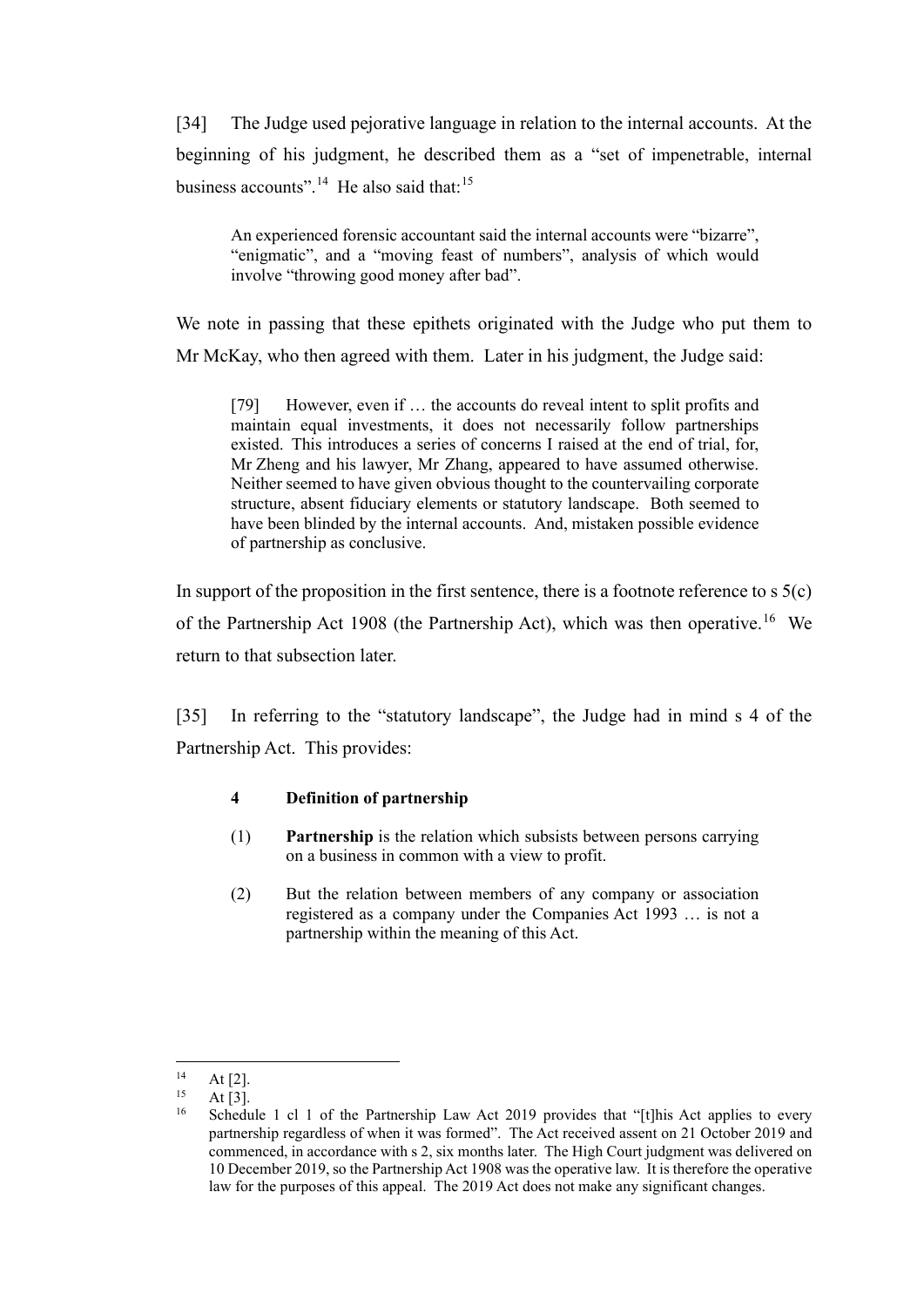### [36] The Judge placed considerable weight on s  $4(2)$ :<sup>[17](#page-11-1)</sup>

Mr Zheng and Mr Deng cannot have been partners while each was a shareholder in the same company because s 4(2) of the Partnership Act precludes this … No partnership could encompass [OCL] between 23 July 2013 and 2 April 2016; [OCGL] for a nine-day period in October 2008; [AAL] for the same period; and [RAL] between 14 January 2014 and 8 September 2015 (albeit, as observed, Mr Zheng said [RAL] was not within any partnership). In each period, Mr Zheng and Mr Deng were members of the same company.

[37] As to the substantial rejection of the evidence of Mr Zheng, the Judge relied on some of the factors just mentioned (or their corollaries) and, as well:

- (a) Mr Zheng having signed external accounts which were inconsistent with the internal accounts.<sup>[18](#page-11-2)</sup>
- (b) Indications of a relaxed attitude to illegality, for instance as to tax and what were said to be "fictitious" invoices.<sup>[19](#page-11-3)</sup>
- (c) What the Judge regarded as the lack of any good reason for RAL not being within the alleged partnership, as Mr Zheng contended.<sup>[20](#page-11-4)</sup>
- (d) His view that Mr Zheng had not discovered the Principles in Separation document.<sup>[21](#page-11-5)</sup>

## **The judgment of the Court of Appeal**

<span id="page-11-0"></span>[38] In its judgment, the Court of Appeal began its analysis with a "note of caution":

[86] One important feature of the case is that almost all the primary records, and the parties' correspondence, are in Mandarin. Mr Deng and a number of other witnesses gave their evidence in Mandarin, with the assistance of an interpreter. We are conscious that when referring to relevant documents, it is necessary to bear in mind that the Court is referring to English translations prepared by different people at different times, who may or may not have understood and taken into account the legal nuances of particular words and phrases that they have used. In some cases—for example, the

<span id="page-11-1"></span><sup>&</sup>lt;sup>17</sup> HC judgment, above [n 1,](#page-1-5) at [84].

 $18$  At [71].

<span id="page-11-3"></span><span id="page-11-2"></span> $19$  At [74].

<span id="page-11-5"></span><span id="page-11-4"></span> $\frac{20}{21}$  At [76].

At  $[77]$ .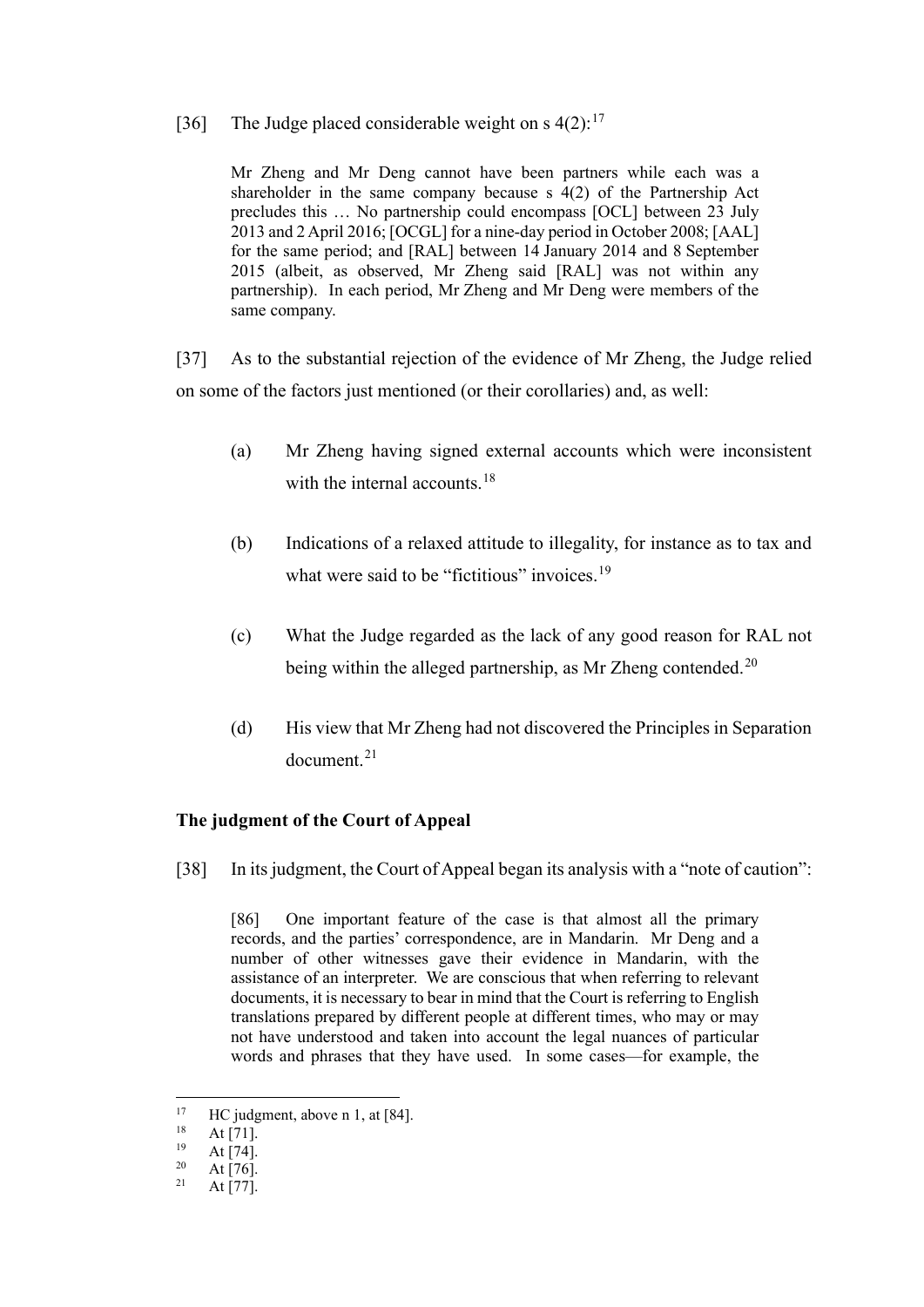Bella Vista Agreement referred to above—different translators used different terms in their English translations of the same Mandarin terms. None of the translators gave evidence about why they used certain terms rather than others in particular documents. In these circumstances, a high degree of caution is required before attributing any significance to the precise terms that appear in the various English translations. There is a real risk of nuances in expression and context being lost in translation.

By way of example the Court noted that the heading of the Bella Vista Agreement could be translated as a "partnership" agreement or a "cooperation" agreement.<sup>22</sup> It went on: $^{23}$  $^{23}$  $^{23}$ 

And, critically, the Collins Chinese-English dictionary confirms that the term frequently used to refer to the parties' overall business association in documents and email correspondence—公司—can be variously translated as "company", "firm" or "enterprise". It would be wrong to attribute any legal significance to translations of this term without evidence specifically addressed to whether the term has, in its original language and original context, a corresponding significance.

[39] The Court also referred to cultural considerations:

[88] We are also conscious that language is used in a broader linguistic and cultural setting, by reference to background assumptions about personal and business relationships and the ways in which dealings are normally structured, that the parties will have shared but that the Court may not be aware of or understand. For example, as the author of a recent report explains: $^{24}$ 

> 307 *Guanxi* often governs the Chinese way of doing business, and is in part the reason why Chinese people are less likely to conduct business by using a formal contract and more likely to do so via a "handshake." As Dr Ruiping Ye notes:

> > As written contracts are perceived as evidence for transactions, and requiring evidence for agreements with one's family or friends would appear to be distrusting, many harmony-loving Chinese will find it difficult to ask for a written contract with family, friends or close acquaintances. In cases of close relationship, it is honour that binds the parties, rather than the written contract. Nevertheless, each party would

<span id="page-12-1"></span><span id="page-12-0"></span> $22$  At [87].

<span id="page-12-2"></span><sup>23</sup> At [87]. 24 Mai Chen *Culturally and Linguistically Diverse Parties in the Courts: A Chinese Case Study* (Superdiversity Institute for Law, Policy and Business, November 2019) (footnotes omitted). See also the article from which this report quotes: Ruiping Ye "Chinese in New Zealand: Contract, Property and Litigation" (2019) 25 CLJP/JDCP 141 at 157–158. See also the report at [700]–[727] for a discussion on the reasons why there may be a lack of contemporaneous documentary evidence in such cases.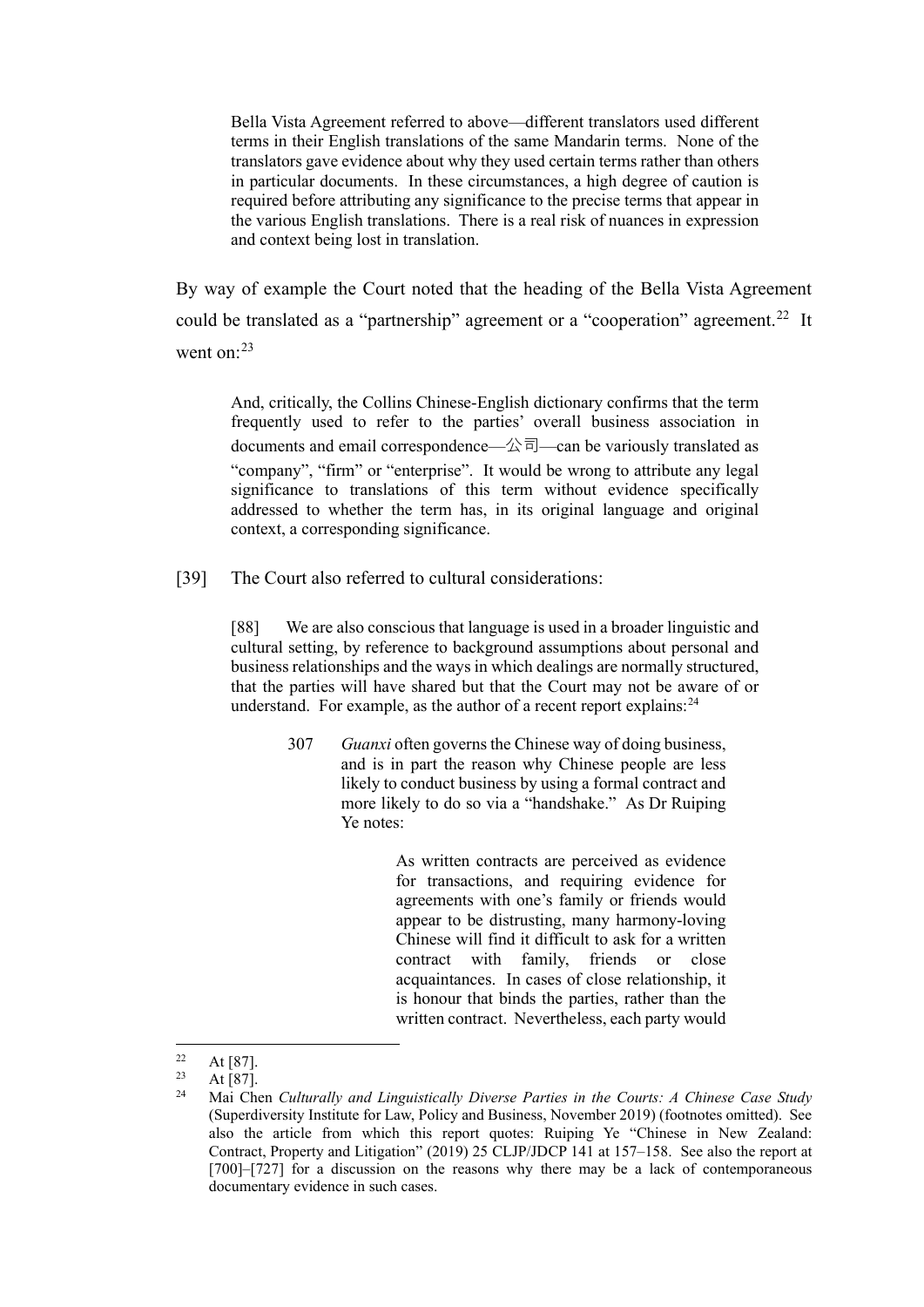believe that a binding contract exists between them if the terms of the agreement have been discussed and words of confirmation have been spoken unequivocally.

308 Dr Ye notes that where contracts are drafted, they are generally brief. Dr Ye says that this was "sufficient when the society operated on the basis of mutual trust and was governed by social pressure" but that it is "increasingly becoming insufficient as modern life becomes more complicated" and that "parties who are not assisted by competent lawyers do not necessarily turn their minds towards complex or ambiguous matters." This concern, and the challenge that this creates in ensuring the courts are adequately equipped to provide Chinese parties with equal access to justice, is reflected in some of the cases in our case review, and also in our interviews with judges and lawyers.

[89] In this case there was no expert evidence about relevant cultural factors to assist the Court. We have done the best we can to be sensitive to the importance of social and cultural context and, in particular, to be cautious about drawing inferences based on our preconceptions about "normal" or "appropriate" ways of structuring and recording business dealings. Rather, we focus on the substance of the parties' arrangements as revealed by their conduct over time.

[40] The Court considered that the High Court Judge had misunderstood the effect of s 4(2) of the Partnership Act:

[96] The Judge also appears to have proceeded on the basis of a misapprehension about the effect of s 4(2) of the Partnership Act. That provision does no more than establish that persons who are shareholders in a company are not by reason of that relationship alone partners for the purposes of the Partnership Act. But, importantly, it does not provide that two individuals who are shareholders in the same company cannot also be partners, whether generally or in respect of the ownership of that company. It is not uncommon for a partnership to own shares in one or more companies, in connection with the partnership business. Sometimes those shares are held in the same proportions as the partners' stake in the partnership itself. But that alignment is not necessary. Shares may be held by one partner, or by a subset of the partners, on trust for the firm as a whole. And even if they are held by all partners, the shares may be held by each partner on trust for the firm as a whole.

[41] The Court concluded that the evidence established that Messrs Zheng and Deng were carrying on a property development and construction business in common with a view to profit:

[97] ... The business comprised a number of projects, in relation to which they were equal contributors, with an entitlement to an equal share of any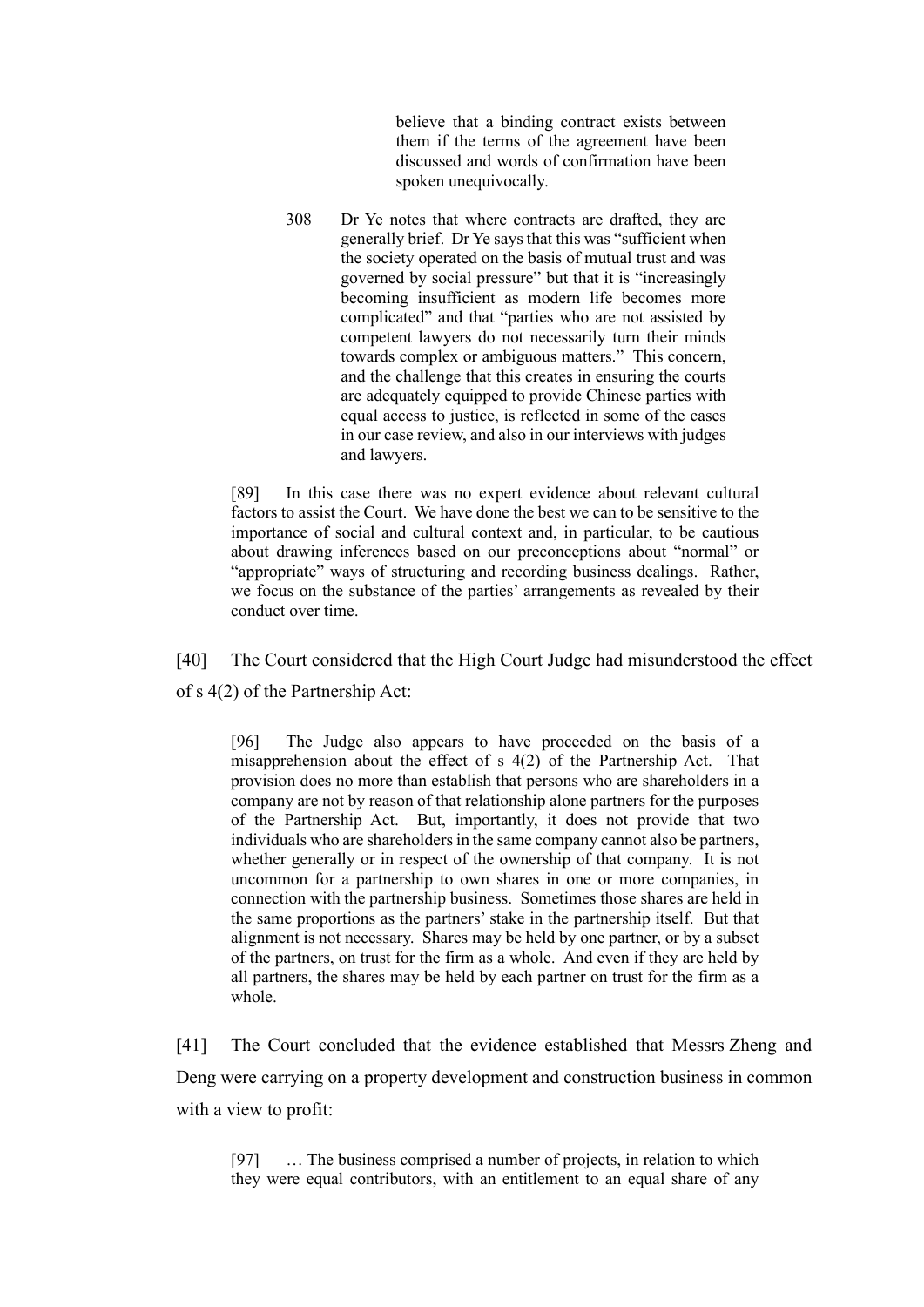profits and a responsibility to bear an equal share of any losses. Those projects were carried out through a number of corporate vehicles including OCGL, AAL, OCL and ECL. Although shareholdings in these entities differed, from March 2010 at the latest the parties proceeded on the basis that they were equal stakeholders in the projects regardless of the company through which they were carried out.

[98] RAL was an exception. The stakes of Mr Zheng and Mr Deng in this particular investment vehicle were not equal. Rather, their respective interests were aligned with their shareholding in RAL …

[42] In reaching this conclusion, the Court placed heavy reliance on the internal accounts which it saw as aimed at ensuring "equal contributions to the capital of the overall venture, and an equal sharing of benefits and burdens from the venture and the various projects it undertook".<sup>[25](#page-14-0)</sup> The Court noted that:<sup>[26](#page-14-1)</sup>

The time-consuming exercise of creating and maintaining these accounts would not have been necessary if the parties' relationship had been confined to their respective shareholdings and current accounts with the various companies, as Mr Deng contended.

… [T]hose internal accounts provide strong evidence in support of the existence of an underlying relationship between the two men embracing the various corporate vehicles, and the projects conducted through them, which was not confined to their respective shareholdings and current accounts with the companies.

[43] The Court was, as well, of the view that "conclusive evidence that there was a partnership in this case is provided by the Principles in Separation document to which both men contributed".<sup>[27](#page-14-2)</sup> As to this, it commented:<sup>[28](#page-14-3)</sup>

- (a) The principles that they are discussing look through the relevant corporate vehicles to allocate the benefits and burdens of each of the projects and of the relevant underlying assets and liabilities.
- (b) An equal sharing approach is adopted in relation to projects carried out by the companies, identified by Mr Zheng as falling within the scope of the partnership, including companies in which one or other was the sole shareholder, and ECL (in respect of which neither was a shareholder). In relation to ECL, for example, it was agreed as follows:

<span id="page-14-0"></span><sup>&</sup>lt;sup>25</sup> CA judgment, above n [2,](#page-1-4) at [99].<br><sup>26</sup> A t [99]–[100]

<span id="page-14-1"></span> $\frac{26}{27}$  At [99]–[100].

<span id="page-14-3"></span><span id="page-14-2"></span> $\frac{27}{28}$  At [102].

<sup>28</sup> At [102] (footnote omitted). Parts of this text were coloured in red or green to indicate their author but we have removed these colours.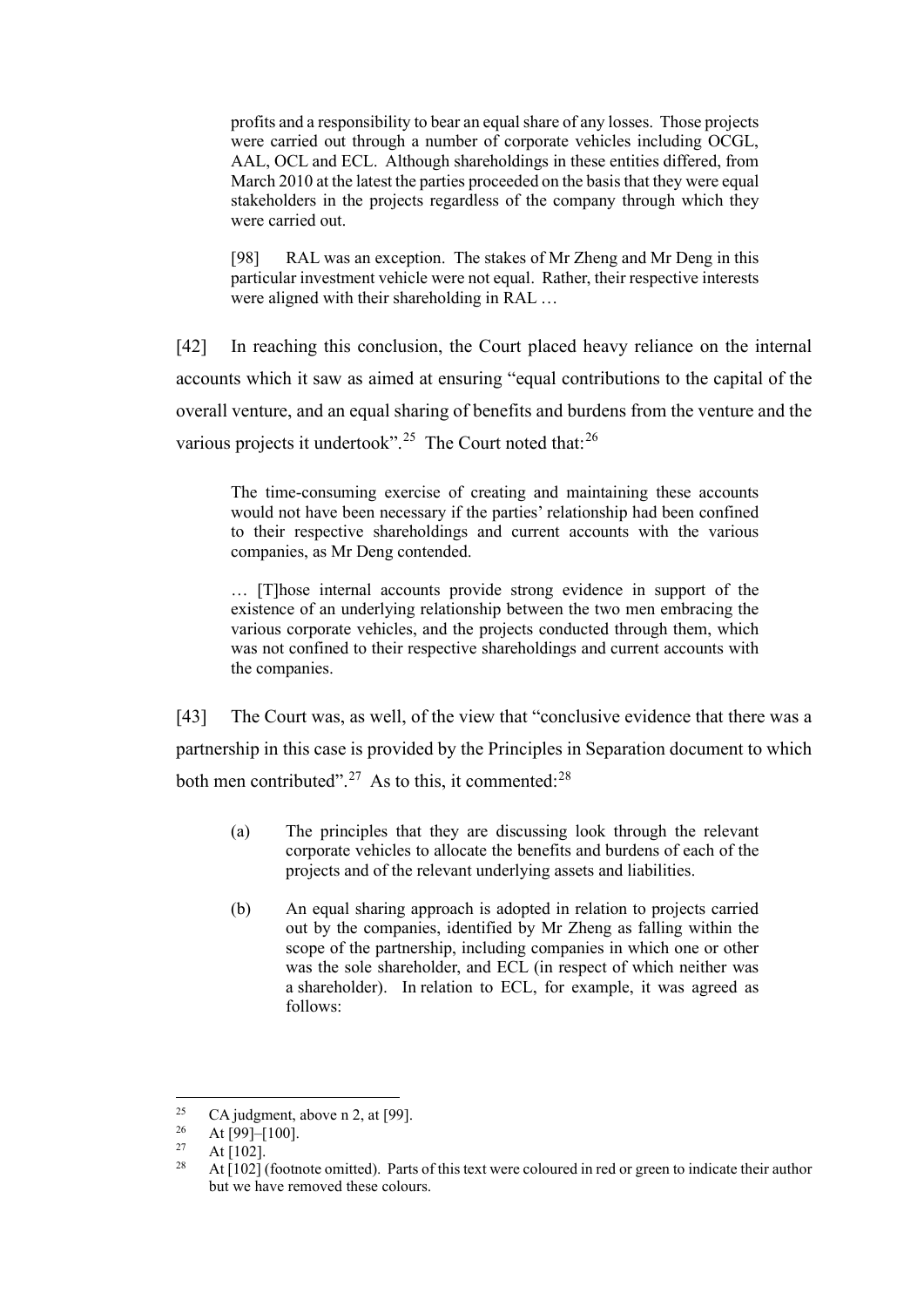[Mr Zheng's proposal]

ECL shall belong to Deng. The taxes in the 2014-2015 financial year shall be jointly covered by both parties. Those in the 2015-2016 financial year and afterwards shall be covered by Deng personally.

[Mr Deng's response]

As the 103 and 50 projects are not finished, they should be jointly covered. ECL shall not be closed until the projects are finished.

[Mr Zheng's response]

Agree.

- (c) The parties agreed that certain unfinished projects would be "jointly owned by both parties". This only makes sense against a backdrop of prior joint ownership of all projects, with these nearly completed projects to remain jointly owned until completion, after which the profit would be "split up".
- (d) The sharing of liabilities is reflected in the proposal made by Mr Zheng that OHL (100 per cent of the shares in which were held in Mr Deng's name) would close immediately, with all of its taxes and responsibilities (including repairs to properties) jointly covered by both parties. This confirms a "common business" overlay on top of the corporate structure.
- (e) Item 9 contemplates a "last reconciliation of accounts" with money owed to each other by the two parties being cleared by the end of 2015. Mr Zheng made reference to clearance in cash as soon as possible "[no] matter who owes whom as a result of the division".
- (f) One exception to equal sharing is reflected in item 10, which provides for independent calculation of the RAL investment and sale of Mr Deng's shares as soon as possible. That is consistent with this entity sitting outside the partnership, but the parties needing to deal with that unequally owned joint investment in order to separate all their interests. Other references to the Rosedale Apartments Project in this document (at item 4) relate to construction work carried on at that site by OCL, not the underlying property investment. The parties did have an equal interest in the construction work.

[44] The Court of Appeal then discussed the reasons given by the Judge for rejecting Mr Zheng's case.

[45] It considered "that the Judge gave too much weight to the use of particular language—or the absence of particular language—in the dealings between the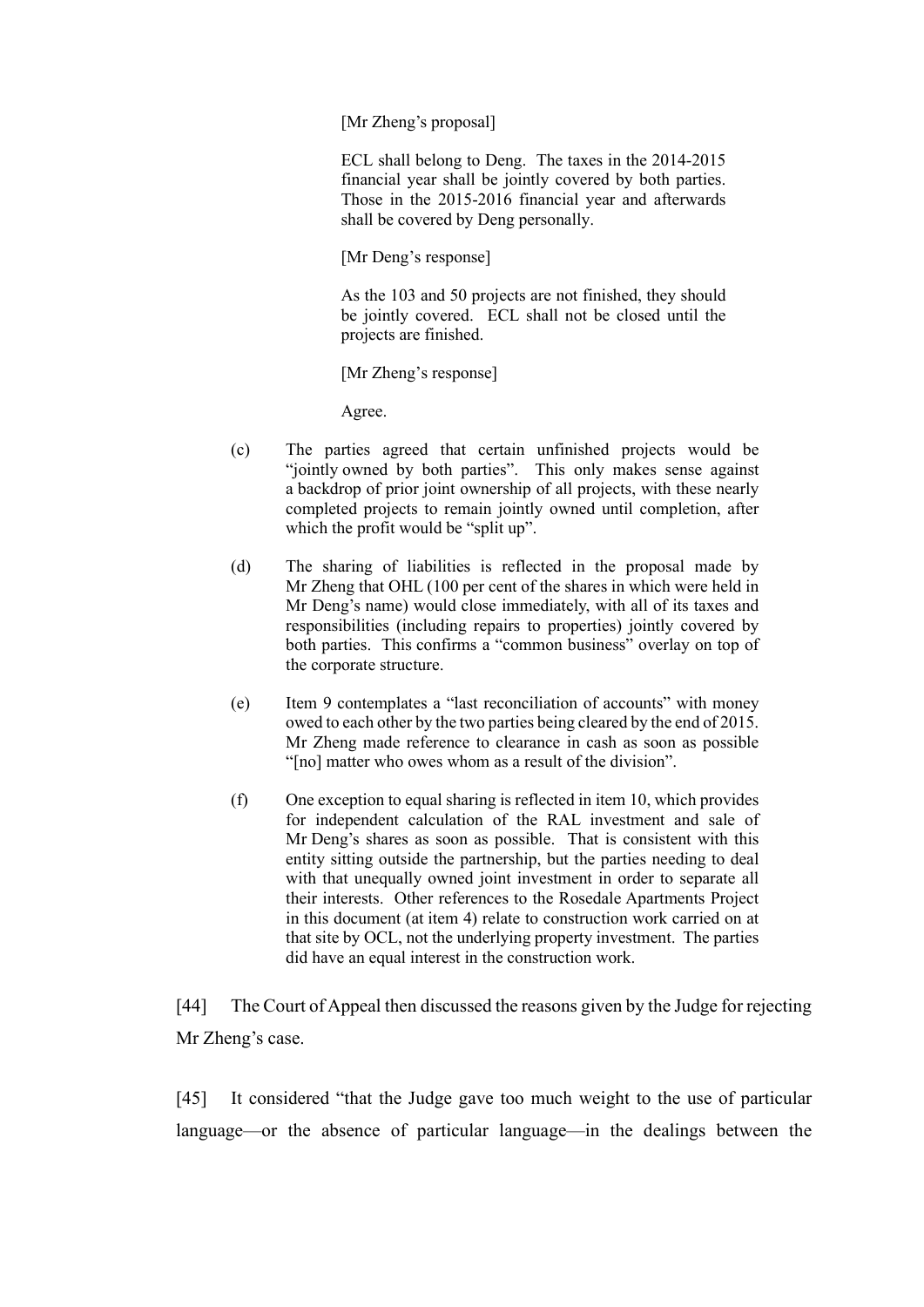parties".<sup>[29](#page-16-0)</sup> "[T]he pervasive references to '公司' [could] be read as references to a firm/partnership rather than to a company with separate legal personality".<sup>[30](#page-16-1)</sup> It saw the absence of a formal written partnership agreement as of no materiality, as was the absence of separate bank accounts and GST registration for the partnership.<sup>31</sup> It considered that the Judge was wrong to see "inconsistency, or any element of impropriety, in a partnership owning one or more companies that deal with the outside world".<sup>[32](#page-16-3)</sup> It also saw little significance in the difficulty of reconciling the internal accounts with the external accounts; this given that "the internal accounts were intended to keep track of the underlying joint interests of the two participants in the various projects, regardless of shareholding in particular companies".<sup>[33](#page-16-4)</sup>

[46] As to what the Judge had described as "likely impropriety",<sup>[34](#page-16-5)</sup> the Court commented:[35](#page-16-6)

The account given by Mr Zheng of the way in which funds were transferred and used by the various companies was consistent with the evidence of Mr McKay about the manner in which the finances of the projects operated. We accept Mr Zhang's submission that frank acknowledgement of the informal manner in which the Group operated does not affect the credibility of Mr Zheng's evidence. Nor was it suggested that any possible illegality rose to a level where Mr Zheng's claim should not be entertained by the Courts. This is in our view something of a red herring, in the context of these proceedings. It seems likely that there were breaches of the two men's duties as directors of the various companies. Some of the dealings disclosed by the evidence may have had tax consequences: but that is a matter for the Inland Revenue Department to address. This does not mean that Mr Zheng is disentitled from seeking relief in respect of the partnership. Still less does it cast doubt on his credibility.

[47] Two other reasons given by the Judge for not accepting the case for Mr Zheng were also dismissed:

(a) The Court of Appeal was satisfied that there was a straightforward reason why RAL, as a venture, had been excluded from the partnership

<span id="page-16-0"></span> $\frac{29}{30}$  At [105].

<span id="page-16-1"></span> $\frac{30}{31}$  At [105].

<span id="page-16-2"></span> $\frac{31}{32}$  At [108]–[109].

<span id="page-16-3"></span> $\frac{32}{33}$  At [111].

 $33$  At [112].

<span id="page-16-6"></span><span id="page-16-5"></span><span id="page-16-4"></span><sup>&</sup>lt;sup>34</sup> HC judgment, above [n 1,](#page-1-5) at [75].<br> $\frac{35}{2}$  CA judgment, above n 2, at [114]

CA judgment, above n [2,](#page-1-4) at  $[114]$ .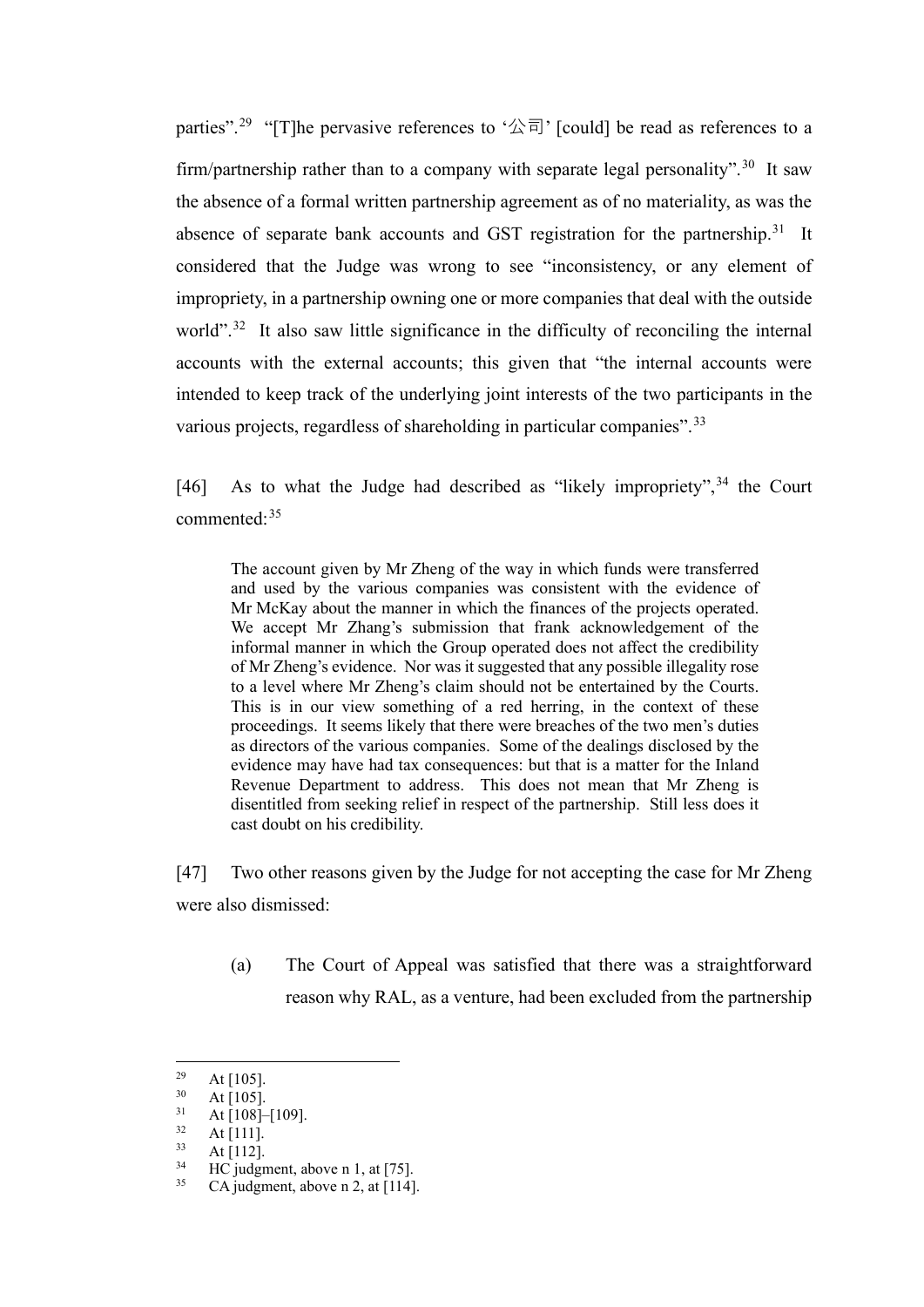and that the references to RAL in the some of the documentation, including the internal accounts, were consistent with Mr Zheng's version of events.[36](#page-17-1)

(b) The Judge's understanding that Mr Zheng had not discovered the Principles in Separation document was simply wrong. This is because the parties ultimately confirmed to the Court of Appeal that he had indeed discovered the document.<sup>[37](#page-17-2)</sup>

[48] The Court dealt in some detail with the Bella Vista Project. It thought it was "clear" that the transfers of sections to family members were not "arm's length absolute sales". $38$  It also noted that:  $39$ 

… the Principles of Separation document proceeds on the basis that eight sections are still owned by the Bella Vista Partnership, with Mr Zheng and Mr Deng each having an equal share in their 60 per cent interest in that venture.

On this basis, the document evidenced "a common understanding that beneficial ownership of the eight sections remained with the Bella Vista Partnership" (that is a partnership between Mr Jiang as to 40 per cent and Messrs Zheng and Deng as to 60 per cent). $40$ 

## **The basis of Mr Deng's appeal**

<span id="page-17-0"></span>[49] Counsel for Mr Deng challenged the judgment of the Court of Appeal on the following grounds:

(a) The Court of Appeal's approach to s  $4(2)$  of the Partnership Act was wrong in that the subsection created a presumption, not rebutted by Mr Zheng, that the relationship between the two men from 2004 on was based solely on their status as directors, shareholders and current account holders of the relevant companies.

<span id="page-17-1"></span> $36$  At [98] and [115].<br> $37$  At [68] and [116]

<span id="page-17-2"></span> $37 \text{ At } [68] \text{ and } [116].$ <br> $38 \text{ At } [1231]$ 

<span id="page-17-3"></span> $38$  At [123].

<span id="page-17-5"></span><span id="page-17-4"></span> $39$  At [123].

At [123].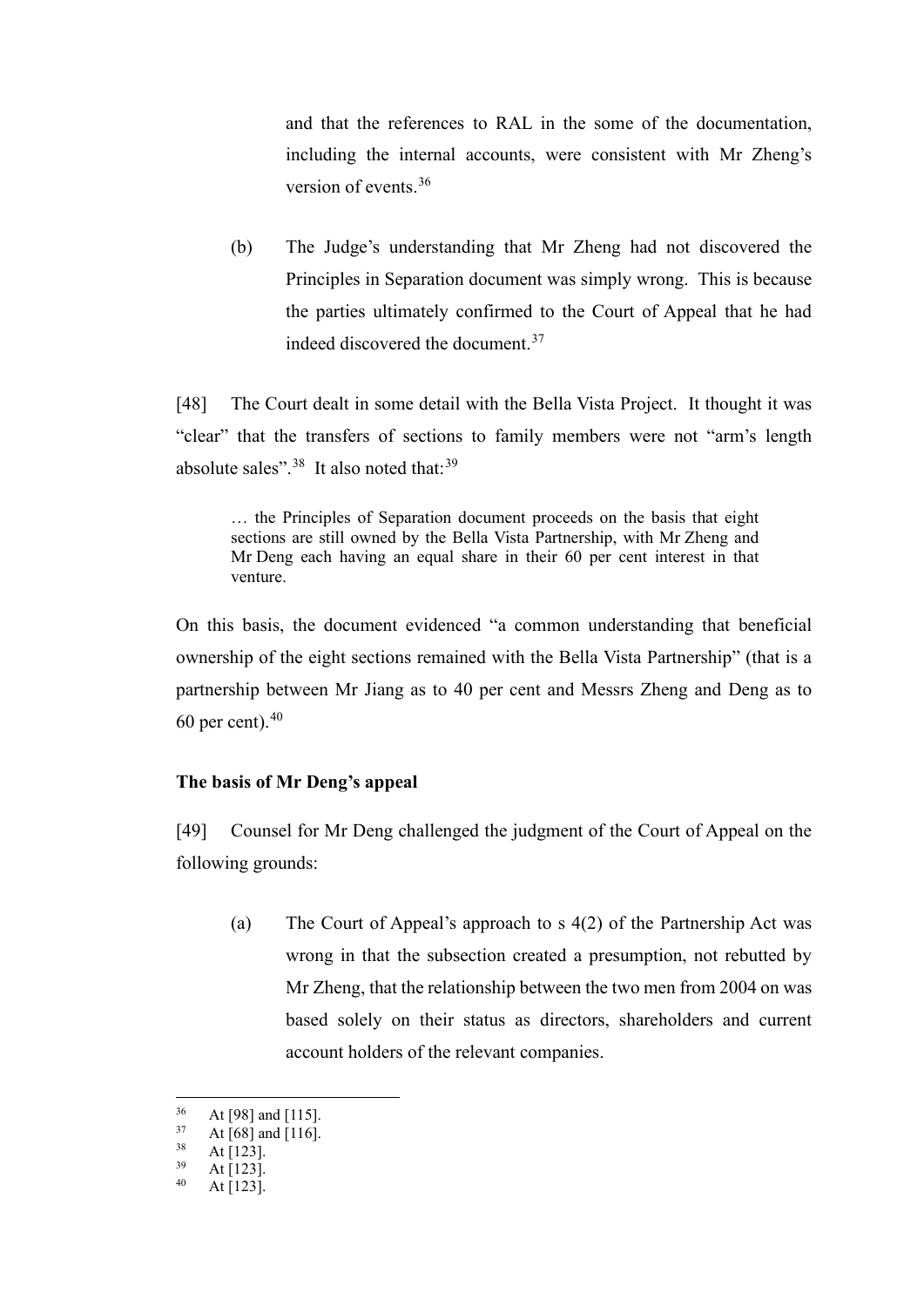- (b) Errors of fact by, or in the factual approach of, the Court of Appeal:
	- (i) The Court of Appeal erroneously placed no significance on Mr Zheng having alleged the partnership started in 2004 and a partnership commencing in March 2010 not being pleaded.
	- (ii) The Court of Appeal misunderstood the nature and effect of the Bella Vista Agreement.
	- (iii) The Court of Appeal was wrong to place the weight it did on dictionary definitions of expressions written in Mandarin.
	- (iv) Mr Deng was not a party to the internal accounts.
	- (v) If there was a partnership between Messrs Zheng and Deng, it ended in June 2013 when they set up OCL.
	- (vi) The Principles in Separation document is not conclusive evidence of a partnership.
	- (vii) The Court of Appeal erred in diminishing the relevance of the companies (including RAL) in whose names various projects were carried on.

<span id="page-18-1"></span>[50] We see two of these points  $(iii)$  and  $(v)$ ) as not warranting substantial response. First, the Court of Appeal was entitled to look to Chinese-English dictionaries in relation to the meanings of some of the expressions used in the original documents. This is consistent with s 128(2) of the Evidence Act 2006. It was also unobjectionable as there is no indication that the translations produced in the High Court in which the word "company" (or like expressions) appear represented a considered and contextually-based rejection of alternative meanings such as "firm" or "enterprise".<sup>[41](#page-18-0)</sup>

<span id="page-18-2"></span><span id="page-18-0"></span><sup>&</sup>lt;sup>41</sup> Section 135 of the Evidence Act provides that, subject to certain preconditions being satisfied, translations offered in evidence are presumed to be accurate in the absence of evidence to the contrary. We are not sure whether the preconditions were satisfied but, in any event, under s 128 of the Evidence Act, the dictionary definitions were evidence and, as explained, we cannot infer from the translations an exclusion of the alternative meanings referred to by the Court of Appeal.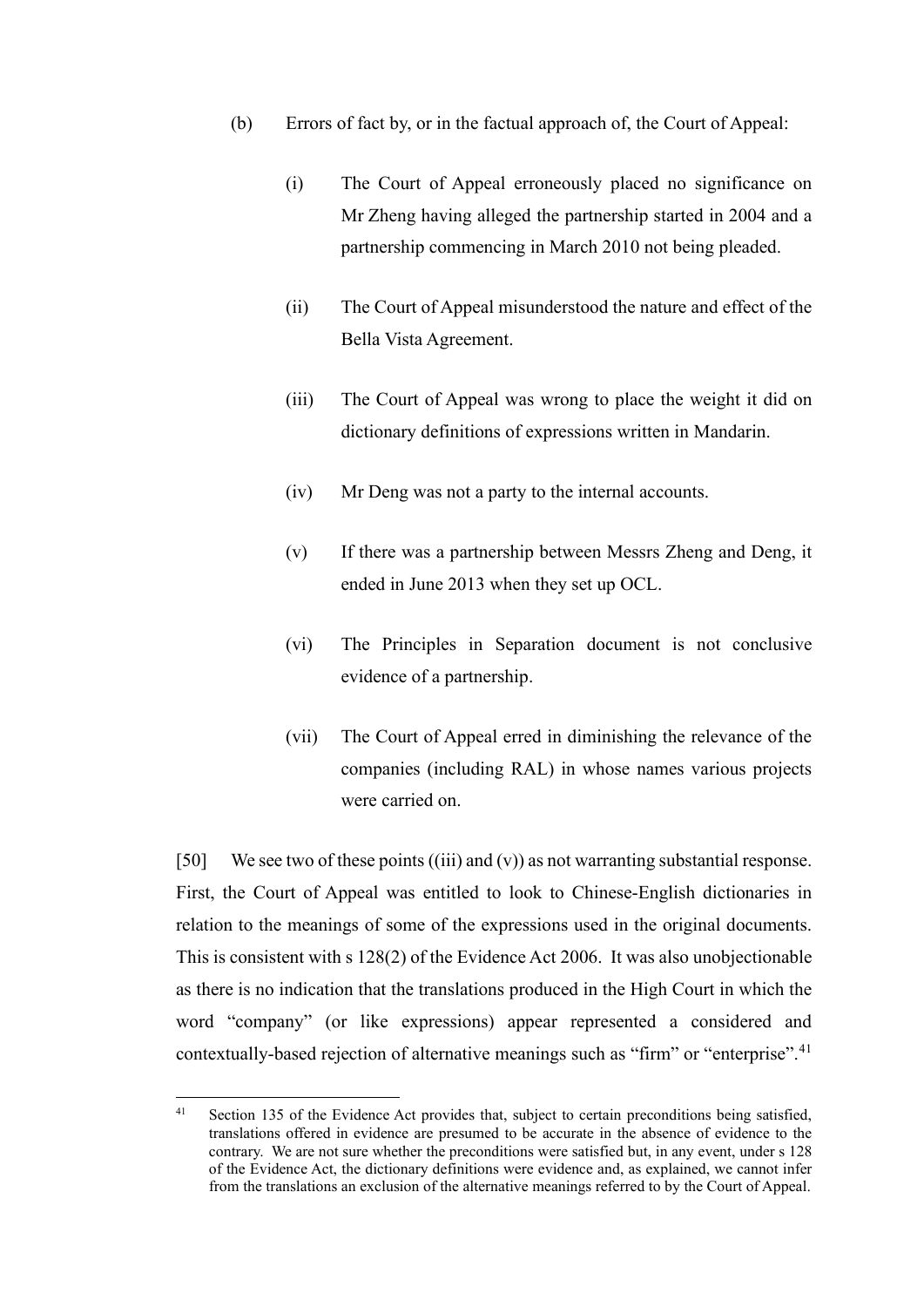Secondly, given the continued preparation of internal accounts until 2015 and the care which went into the Principles in Separation document, which presupposed a May 2015 separation date, we see no basis for a conclusion that the partnership ended in June 2013.

[51] The other arguments advanced are dealt with in general terms in the discussion which follows.

### **Evaluation**

#### *Our primary conclusions on the key facts*

<span id="page-19-0"></span>[52] In what is a factually complex case, we think it best to start with issues in respect of which findings of fact can be made with reasonable confidence. They are:

- (a) the Bella Vista Agreement;
- (b) the internal accounts; and
- (c) the Principles in Separation document.

[53] The Bella Vista Agreement is in the form of an agreement between Mr Jiang and Orient Construction Group, which is defined as consisting of OHL and AAL. On Mr Zheng's case, he and Mr Deng each had half of Orient Construction Group's 60 per cent interest and that they, as a collective, were in partnership with Mr Jiang.

[54] Mr Deng did not sign the Bella Vista Agreement and at trial he maintained that he only learnt of the Bella Vista Agreement in 2014 after his partner found a copy in a cabinet. He also asserted that transfers of Bella Vista sections to associates and family members were pursuant to bona fide sales.

[55] Mr Deng's position in respect of all of this is undermined in a number of ways:

(a) He was acquainted with Mr Jiang. This supports Mr Zheng's evidence that Mr Deng brought in Mr Jiang on the Bella Vista Project which in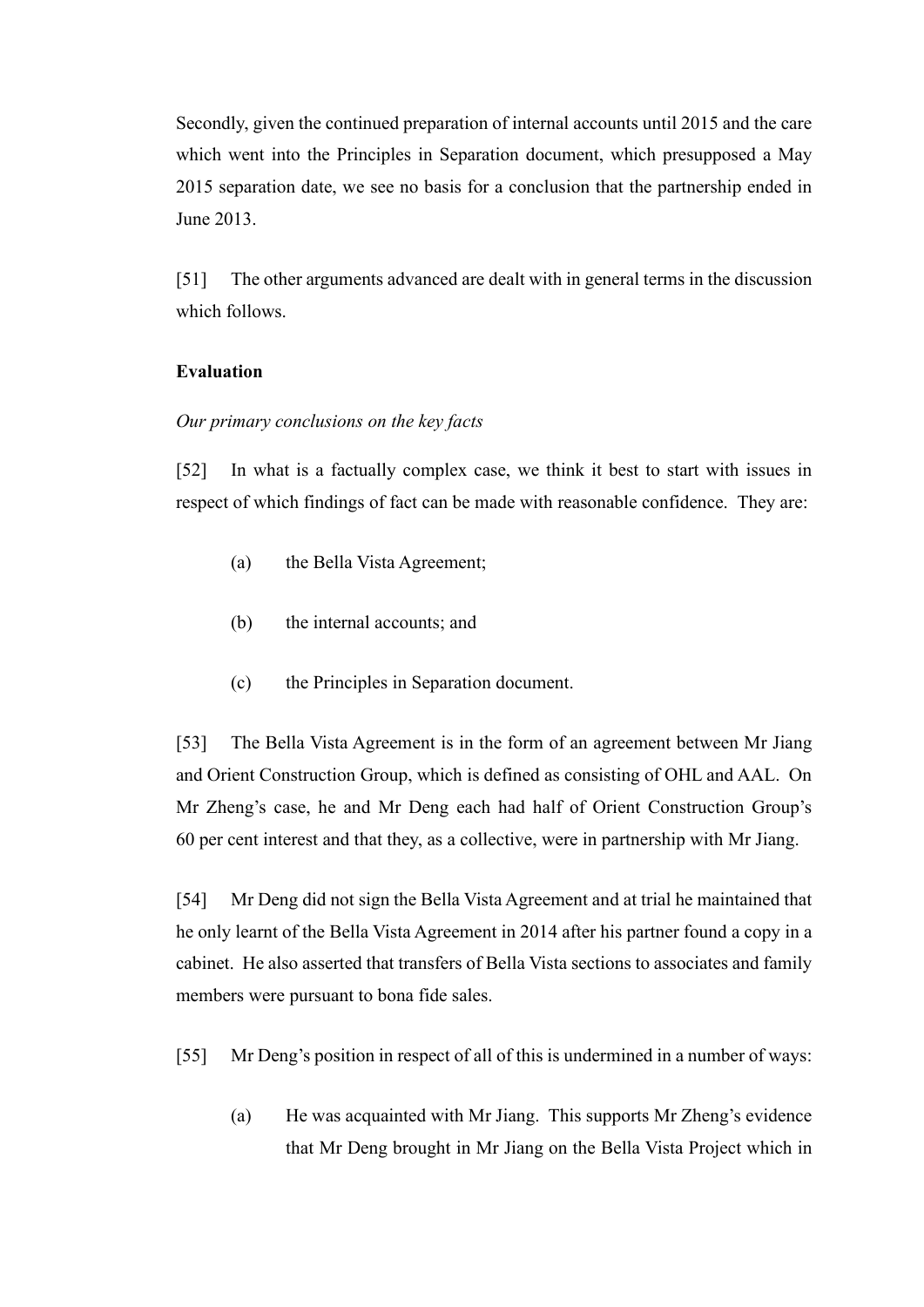turn provides some support for the view that Mr Deng understood what was involved in the venture.

- (b) He acknowledged in evidence that in 2008 he was aware of the venture and he had a 30 per cent interest in it.
- (c) His contention, maintained at trial, that the "sales" of sections to family members and associates were bona fide, is flatly inconsistent with the way these sections are recorded in the internal accounts. It is likewise flatly inconsistent with the proposals for how the sections should be dealt with in the Principles of Separation document.

[56] The common understanding of Messrs Zheng and Deng as to their participation in the development cannot be reconciled as coming only via their interests in the two companies (AAL and OHL) named in the agreement. The evidence as to how the Bella Vista Project operated is explicable only on the basis that that they were participating personally as partners with those companies acting effectively as their nominees. This evidence shows that the participants, including Messrs Zheng and Deng, dealt with each other on a basis under which their shared understanding of how the project was structured as between themselves differed substantially from the way in which ownership interests were recorded.

[57] On their most natural reading, the 31 March 2010 reconciliation and the subsequent bi-monthly accounts signify a transition to a new partnership taking over as from 1 April 2010, with the ventures (including the 60 per cent interest in the Bella Vista Project) recorded in these accounts. Indeed, it is difficult to read them in any other way.

[58] At trial, Mr Deng implied that his initials on the 31 March 2010 reconciliation may have been a forgery. This was without any forewarning; this despite Mr Zheng having placed substantial reliance on the 31 March 2010 reconciliation in his brief of evidence. No circumstantial detail supporting this apparent allegation of forgery was provided. Nor was there evidence from a handwriting expert. A motive for someone (presumably Mr Zheng) to forge Mr Deng's signature on this document (and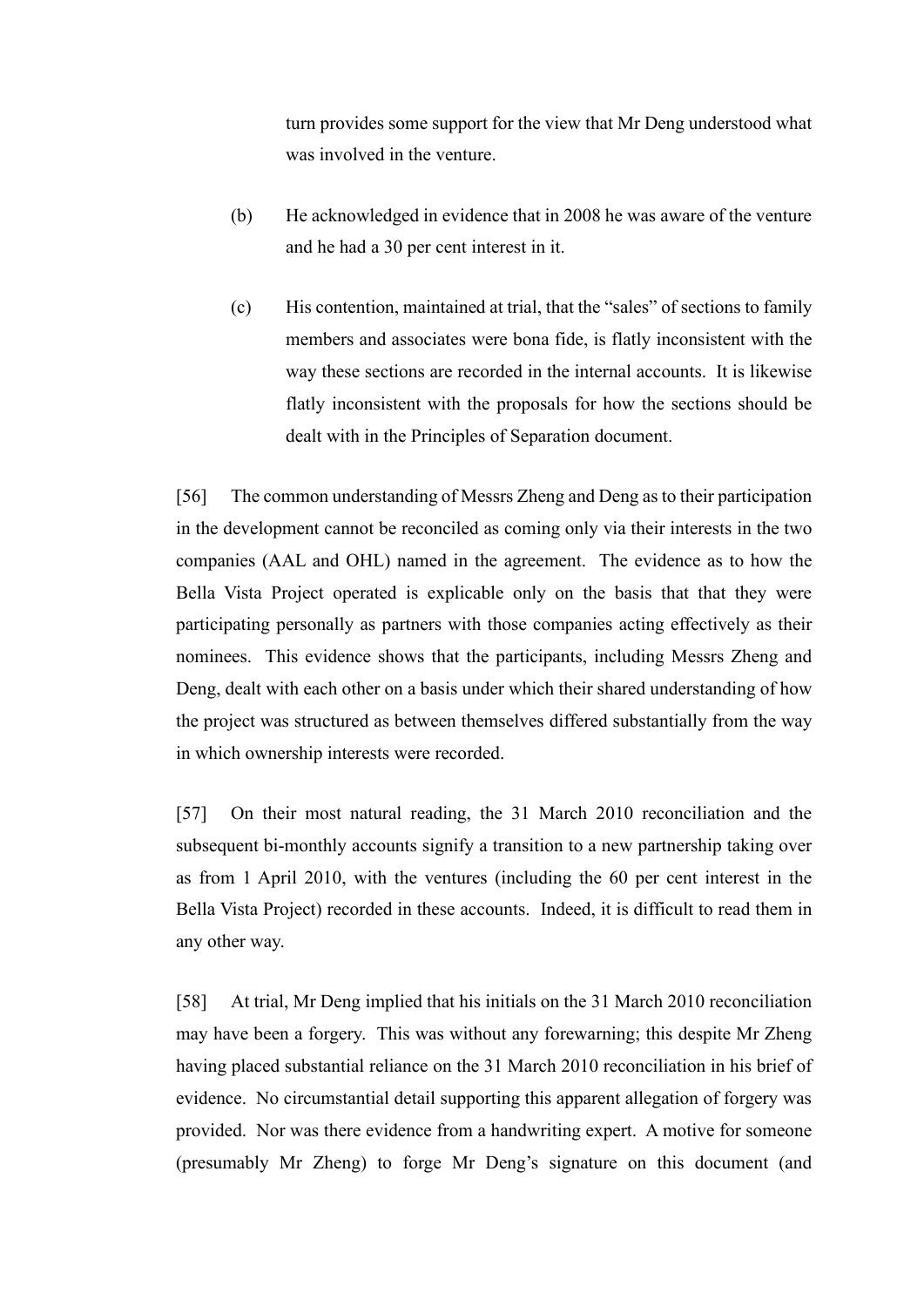apparently this document alone) is not entirely easy to discern. This issue was referred to by the High Court Judge but not determined and likewise not explicitly determined by the Court of Appeal.

[59] Mr Deng also alleged that he had no input into the internal accounts. This is implausible to say the least given his spouse's role in their preparation. It will be recalled that she was primarily responsible for their preparation from November 2013 and, on the evidence, had earlier supplied figures to be included in them.

[60] For the reasons just given, along with what is apparent from the Principles in Separation document, to which we will come shortly, we are satisfied that the internal accounts are authentic; that is, they record on a running basis the state of affairs between Messrs Zheng and Deng and reflect the nature of their relationship. As to this, we note that *Lindley & Banks on Partnership* observes that accounts are frequently relied upon to prove the existence of an alleged partnership and might therefore be termed "'usual' evidence" of such a relationship.<sup>[42](#page-21-1)</sup> In this instance, there was "usual evidence" in abundance.

[61] As explained, the Principles in Separation document, as produced in evidence, records what in a sense is a dialogue between Messrs Zheng and Deng. Given the way in which it was developed, with input from both men, there can be no question as to its authenticity. And, as the Court of Appeal recognised,  $43$  the document evidences an underlying business relationship which is not constrained or defined by the structure of the corporate entities involved. It is entirely consistent with the internal accounts.

#### *Was there a partnership?*

<span id="page-21-0"></span>[62] Under s 4 of the Partnership Act, a partnership is the relationship "which subsists between persons carrying on a business in common with a view to profit". Section 5 provides that "[i]n determining whether a partnership does or does not exist regard shall be had" to rules which are listed in that section. Of these, the most material for present purposes is:

<span id="page-21-1"></span><sup>42</sup> Roderick I'Anson Banks *Lindley & Banks on Partnership* (20th ed, Sweet & Maxwell, London, 2017) at [7-23].

<span id="page-21-2"></span><sup>43</sup> CA judgment, above n [2,](#page-1-4) at  $[102]$ .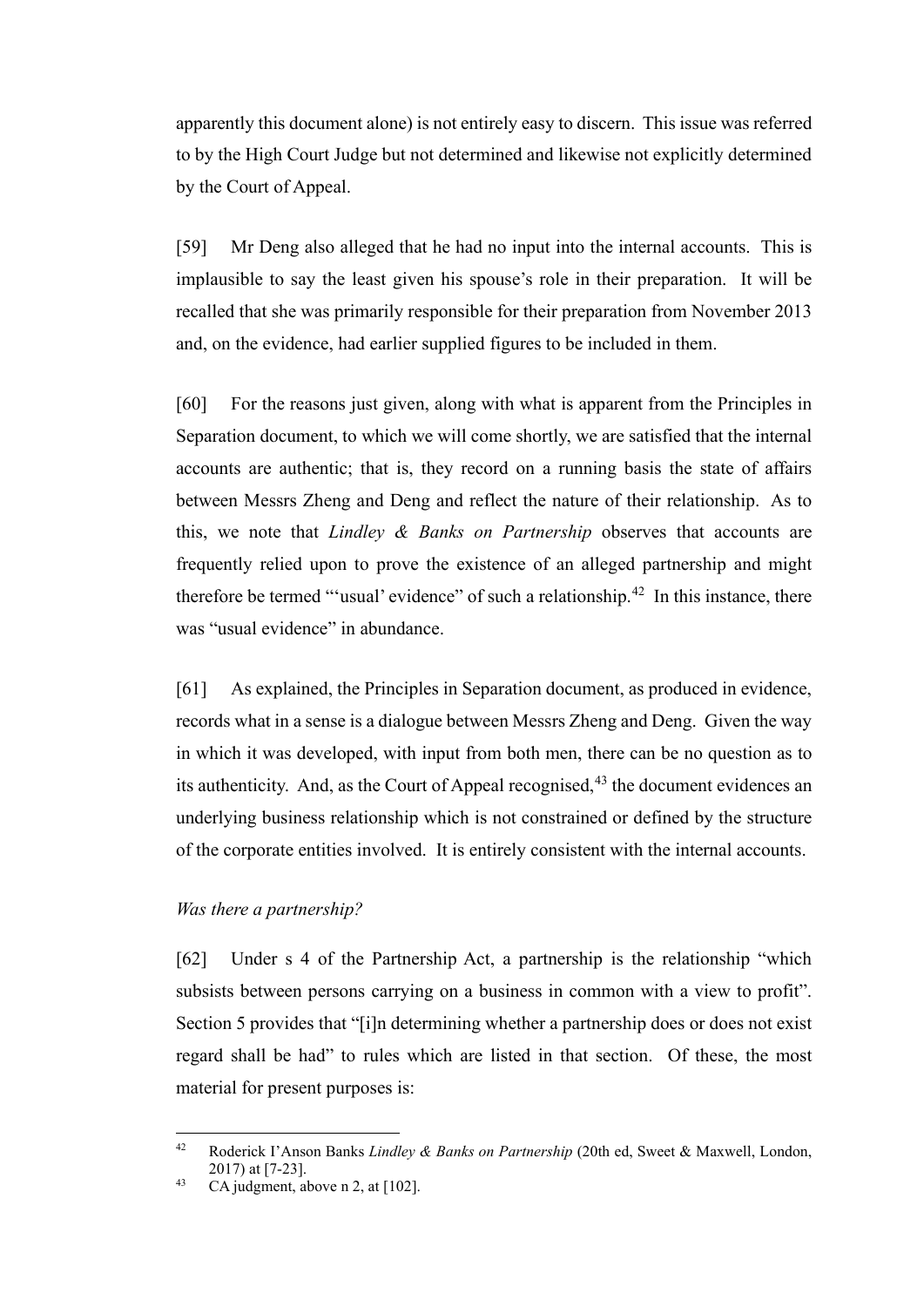(c) the receipt by a person of a share of the profits of a business is prima facie evidence that he or she is a partner in the business …

[63] As we noted, the trial Judge recognised that the internal accounts might "reveal intent to split profits and maintain equal investments" but he then went on to say "it does not necessarily follow partnerships existed".<sup>[44](#page-22-0)</sup> As we also explained earlier, in apparent support of this latter proposition the Judge referred to s 5(c). It is true that there are exceptions to the "prima facie evidence" principle which are listed under the chapeau of s 5(c). But the Judge did not identify which, if any, of these exceptions applied and the reality is that none of them did.

[64] The effect of s 4(2) of the Partnership Act is that where a business is carried out by a company, the anticipated profits are intended to be derived by that company and any subsequent sharing of gains is to occur through the structure of the company (by way of dividends or remuneration), there is no partnership. In this sense, s 4(2) makes explicit something which is reasonably obvious. As the Court of Appeal explained,<sup>[45](#page-22-1)</sup> it is conceptually possible for a partnership to be conducted using company structures, with the partners' interests in those companies (in the form of shares or advances) being themselves partnership assets.

[65] We did not understand counsel for Mr Deng to dispute the general approach just outlined, namely that a partnership can exist despite the involvement of companies. Rather the argument seemed to be that, it being common ground that in its early stages the relationship between Messrs Zheng and Deng was not one of partnership, there should be an assumption, or perhaps a presumption, that there was no supervening partnership. The contention was that this assumption or presumption could only be rebutted by clear evidence to the contrary. Associated with this were a number of related arguments advanced by counsel for Mr Deng directed to what was said to be the inability of Mr Zheng to point to a firm point of transition to the new partnership.

[66] It is an apparently odd feature of Mr Zheng's case that despite the relevant statement of claim alleging a partnership commencing in 2004, his evidence focused

<span id="page-22-1"></span><span id="page-22-0"></span><sup>&</sup>lt;sup>44</sup> HC judgment, above [n 1,](#page-1-5) at [79]. See also at [82].

CA judgment, above n [2,](#page-1-4) at  $[111]$ .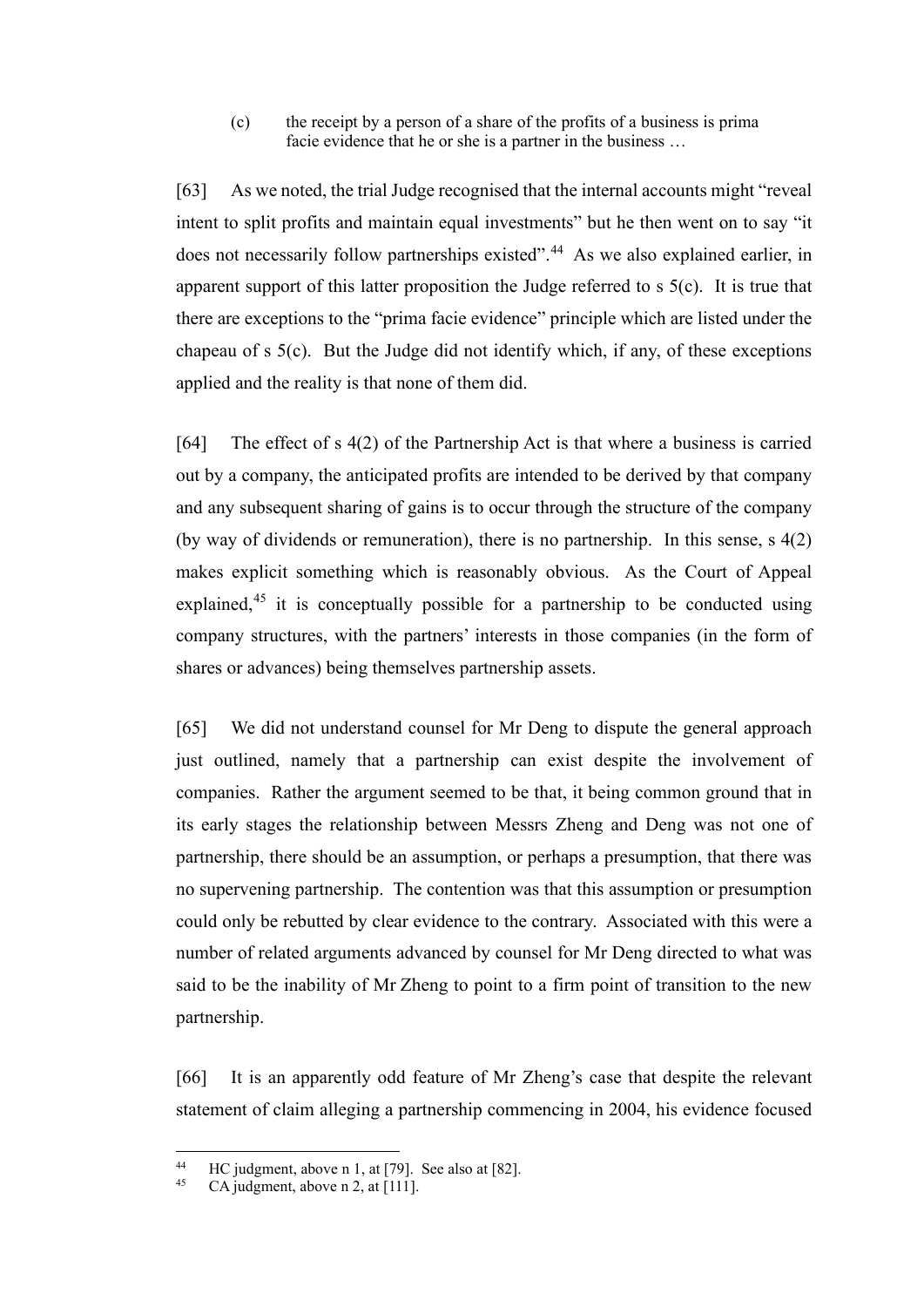primarily on the relationship as it was from 1 April 2010. It is this aspect of Mr Zheng's case which was much relied on by counsel for Mr Deng.

[67] Some of this apparent oddness falls away once it is recognised that Mr Zheng's original 2004 start date was taken from the point when Mr Deng acquired an equity involvement in the business ventures conducted by the old group. The essence of the relationship (or relationships) between members of the old group (of which Mr Deng was a member from 2004) was not the subject of substantial evidence or consideration. If the 31 March 2010 reconciliation is any guide, it would not be safe to conclude that relationships between the members of the old group (and thus as between Messrs Zheng and Deng from 2004) were solely mediated through, and in accordance with, the corporate structures involved.

[68] We consider it clear that from April 2008, there was a partnership between Messrs Zheng and Deng in relation to the Bella Vista Project. This is because the internal accounts and the Principles in Separation document reflected a shared understanding as to the nature of the business relationship in relation to that development. This reveals a personal relationship between the two men in which the companies involved were their nominees.

[69] A similar shared understanding as to the nature of the business is also revealed by the 31 March 2010 reconciliation document for the old group and the subsequent bi-monthly internal accounts. With effect from 1 April 2010, the partnership relationship plainly extended to all projects in which the two men were or came to be involved, other than in respect of Rosedale Apartments which is dealt with in the internal accounts and Principles in Separation document in ways that are consistent with Mr Zheng's case, namely that RAL lay outside the partnership but that the building work for it was carried out by the partnership.

## *The significance of the High Court Judge's findings of fact*

<span id="page-23-0"></span>[70] A notable feature of the case is the contrast between the findings of fact of the High Court Judge (which were firmly in favour of Mr Deng) and those of the Court of Appeal (which were equally firmly expressed but went the other way).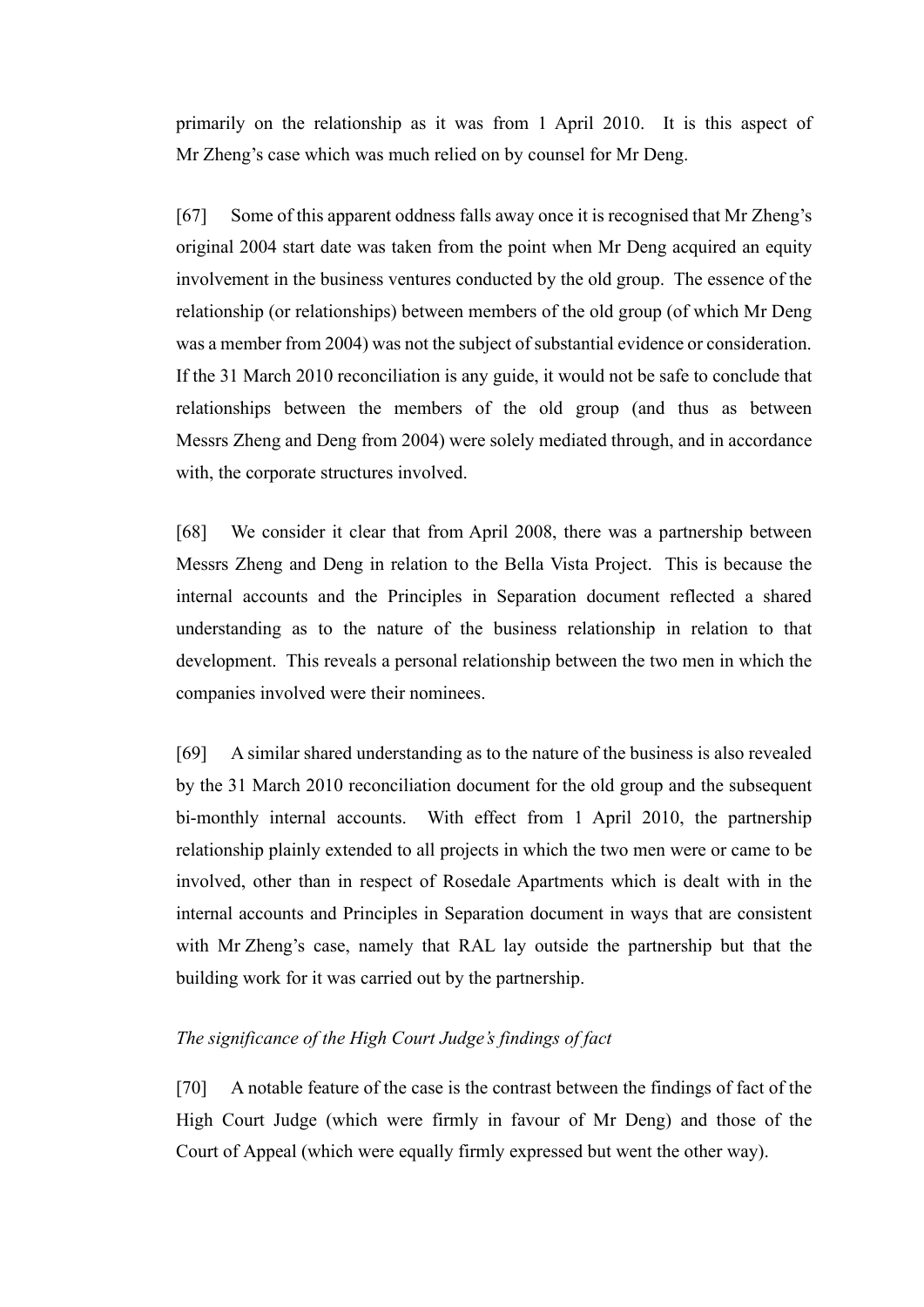[71] The judgment of this Court in *Austin, Nichols & Co Inc v StichtingLodestar* emphasises the significance of an appeal to the Court of Appeal from the High Court being by way of rehearing.<sup>46</sup> It marked a shift away from the considerable deference which had, in many instances in the past, been paid to the factual findings of first instance judges. When considering whether to depart from findings of fact made at trial, an appellate court must, of course, recognise and allow for the advantages that a trial judge has in assessing oral evidence. But, if after allowing for those advantages the appellate court is of the view that the factual findings were wrong, it must decide the appeal in accordance with its own view of the facts.

[72] In the present case, the evidence of the principal protagonists fell to be assessed against a large number of contemporaneous documents. As will be apparent, many of these documents were inconsistent with Mr Deng's evidence. This aspect of the case was not the subject of detailed consideration by the High Court Judge. In part this was because he was so critical of the internal accounts. As well, perhaps because of his mistaken view that the Principles in Separation document had not been discovered by Mr Zheng, he did not test Mr Deng's evidence against what was apparent from that document. Instead, he primarily assessed the case on the basis of his strict view of s 4(2) of the Partnership Act and using his understanding of usual New Zealand commercial practice as a template against which to assess the plausibility of the evidence of Messrs Zheng and Deng.

[73] The Judge's credibility finding against Mr Zheng was in part based on his mistaken belief that Mr Zheng had not discovered the Principles in Separation document. It was also influenced by the Judge's assessment of the likely illegality of aspects of the way in which the new group operated (in terms of tax for instance). In the particular circumstances of this case, this last consideration is of limited, if any, moment. It was not argued, and could not credibly be suggested, that irregularities of this sort were sufficient to justify withholding relief on public policy grounds.<sup>47</sup> As well, given that Mr Deng was also involved in these irregularities, there was no good reason to bring them into account against Mr Zheng alone, which is effectively what the Judge did. And most significantly, these irregularities did not detract from the

<span id="page-24-1"></span><span id="page-24-0"></span><sup>46</sup> *Austin, Nichols & Co Inc v Stichting Lodestar* [2007] NZSC 103, [2008] 2 NZLR 141 at [13].

<sup>47</sup> See *Horsfall v Potter* [2017] NZSC 196, [2018] 1 NZLR 638 at [44]–[60].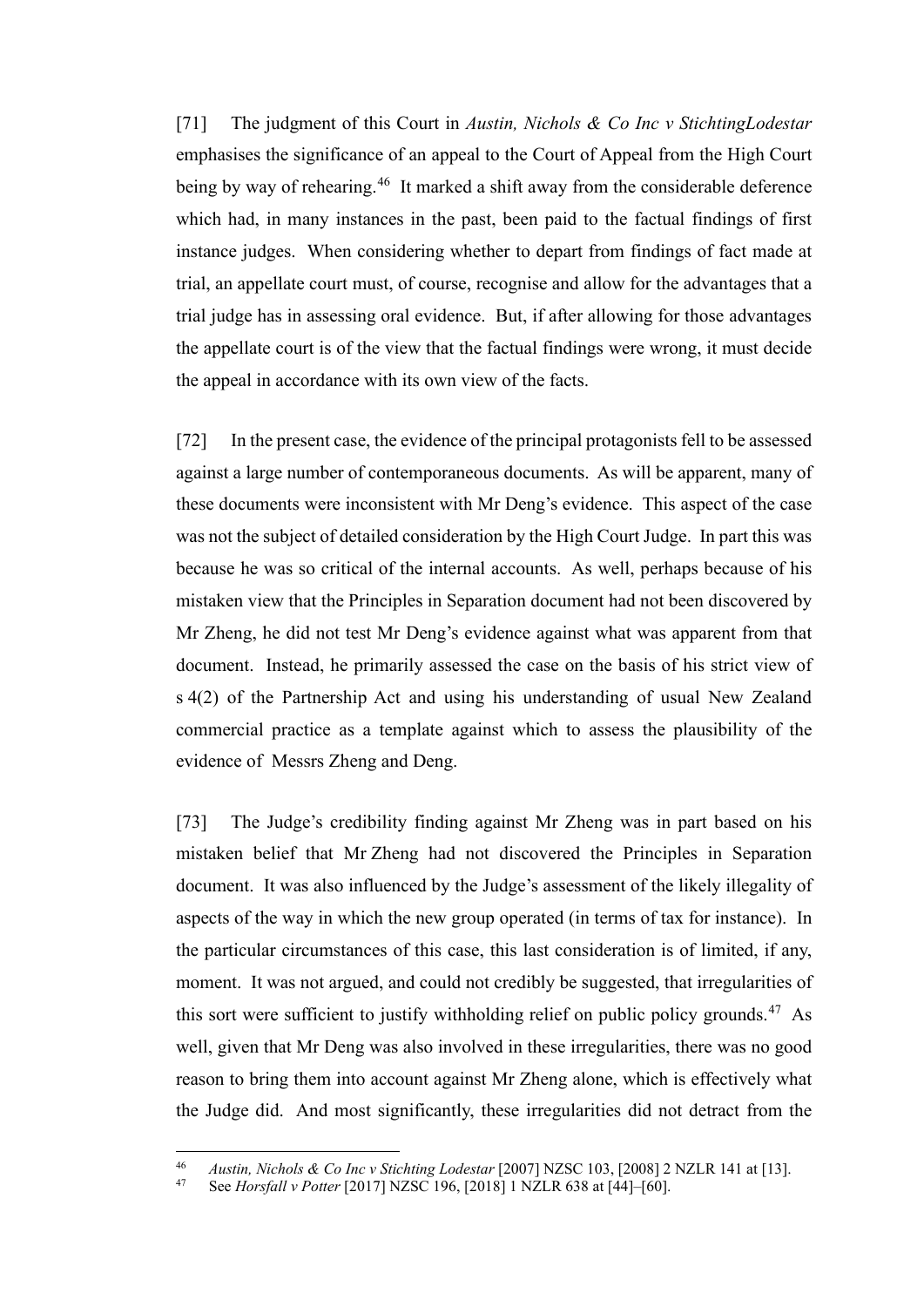significance of the clear picture provided by the contemporaneous documents, most particularly the internal accounts and the Principles in Separation document.

[74] Recognising, as we do, the advantages a trial judge has over an appellate court in assessing evidence, we are satisfied that the critical factual findings of the trial Judge in this case were wrong.

#### **Cultural considerations**

<span id="page-25-0"></span>[75] The Court of Appeal judgment referred to two issues which are related to the background of Messrs Zheng and Deng.<sup>48</sup> The first arises out of their use of Mandarin in their interactions and business documents and most particularly whether the meaning to be ascribed to  $\triangle \overline{\Box}$  goes beyond "company" and can extend to "firm" or "enterprise"; the second is the significance of  $\sharp \mathcal{F}$  (guānxi).<sup>[49](#page-25-3)</sup> The first of these issues is of little moment; this because it is clear, and indeed it is no longer disputed, that the Court of Appeal was entitled to have regard to a Chinese-English dictionary and we are not persuaded that it placed inappropriate weight on that dictionary. The second, however, is of more potential relevance.

<span id="page-25-1"></span>[76] Guānxi is a complex term with multi-faceted meanings. Guānxi may be understood as "interpersonal connections", "social capital",  $50$  or the "set of personal connections which an individual may draw upon to secure resources or advantage when doing business or in the course of social life".<sup>51</sup> Important bases of guanxi for an individual include kinship and co-working.<sup>52</sup> As will be apparent from our reasons, the relationship between Messrs Zheng and Deng (and those they worked with) is consistent with these concepts: in particular, the apparent significance to them of

<span id="page-25-3"></span><span id="page-25-2"></span><sup>&</sup>lt;sup>48</sup> CA judgment, above n [2,](#page-1-4) at  $[86]$ – $[89]$ .

<sup>&</sup>lt;sup>49</sup> In Romanised script: guānxi. We use guānxi rather than  $\sharp \tilde{\mathcal{F}}$  subsequently in our judgment because the former is a term that has achieved common parlance.

<span id="page-25-4"></span><sup>&</sup>lt;sup>50</sup> Hal Movius and others "Tailoring the Mutual Gains Approach for Negotiations with Partners in Japan, China, and Korea" (2006) 22 Negotiation Journal 389 at 409.

<span id="page-25-5"></span><sup>51</sup> Howard Davies and others "*Guanxi* and Business Practices in the People's Republic of China" in Ilan Alon (ed) *Chinese Culture, Organizational Behaviour, and International Business Management* (Praeger Publishers, Connecticut, 2003) 41 at 42 citing Howard Davies "Interpreting '*Guanxi*': The Role of Personal Connections in a High Context Transitional Economy" in Howard Davies (ed) *China Business: Context and Issues* (Longman Asia, Hong Kong, 1995) 155.

<span id="page-25-6"></span><sup>52</sup> Davies and others, above n [51,](#page-25-1) at 43.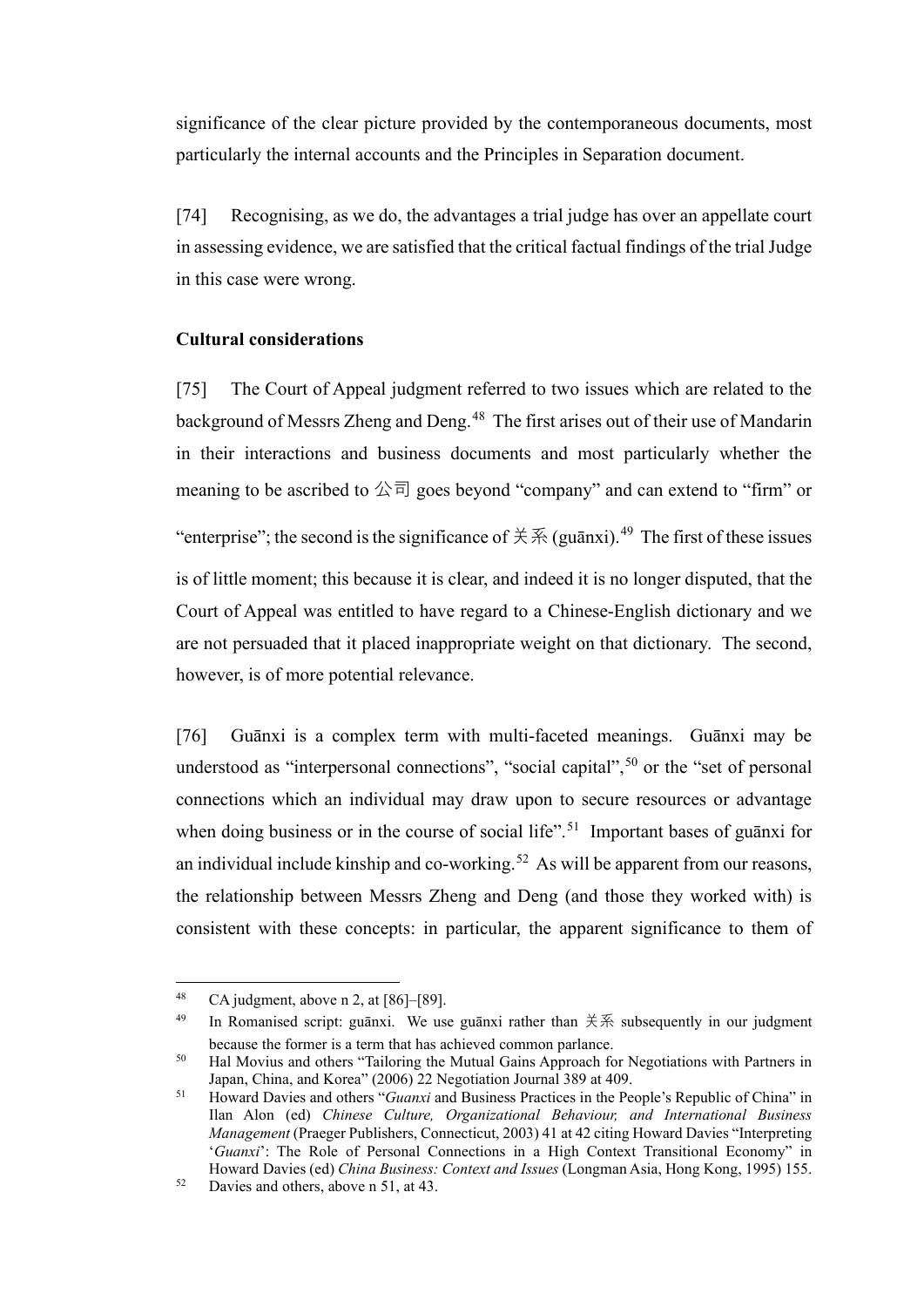family relationships and pre-existing friendships in terms of whom they did business with and the relative dearth of formal agreements. For this reason, an understanding of guānxi provides some support for Mr Zheng's case.

[77] At trial there was very little, if any, evidence about guanxi<sup>[53](#page-26-0)</sup> and it was not referred to by the High Court Judge in his judgment. In terms of what we must determine, this is not of critical importance as we consider that the nature of the relationship between Messrs Zheng and Deng emerges with sufficient clarity from the contemporaneous documents. In other cases, however, the social and cultural framework within which one or more of the protagonists operated may be of greater significance. For this reason, we offer brief comments as to how the relevant information can be brought to the attention of the court. These comments are influenced and in part derived from the very helpful submissions made to us by the Law Society. Our comments do not address tikanga which we see as raising special legal and historical issues.

- [78] First, some general observations:
	- (a) Cases in which one or more of the parties have a cultural background which differs from that of the judge are common in New Zealand courts and are likely to become more common in the future.<sup>[54](#page-26-1)</sup>
	- (b) Judges should approach such cases with caution. This has been well explained by Emilios Kyrou, writing extra-judicially, in his advice to judges to develop:<sup>[55](#page-26-2)</sup>

<span id="page-26-3"></span>… a mental red-flag cultural alert system which gives them a sense of when a cultural dimension may be present so that they may actively consider what, if anything, is to be done about it.

<span id="page-26-0"></span><sup>&</sup>lt;sup>53</sup> Mr McKay, the chartered accountant who gave evidence for Mr Deng, referred to some features of litigation involving Chinese parties in which he had been involved that could be seen to be manifestations of guānxi. He did not, however, refer specifically to guānxi.

<span id="page-26-1"></span><sup>54</sup> See generally Stats NZ | Tatauranga Aotearoa "Population projected to become more ethnically diverse" (28 May 2021) <www.stats.govt.nz>.

<span id="page-26-2"></span><sup>55</sup> Emilios Kyrou "Judging in a Multicultural Society" (2015) 24 JJA 223 at 226.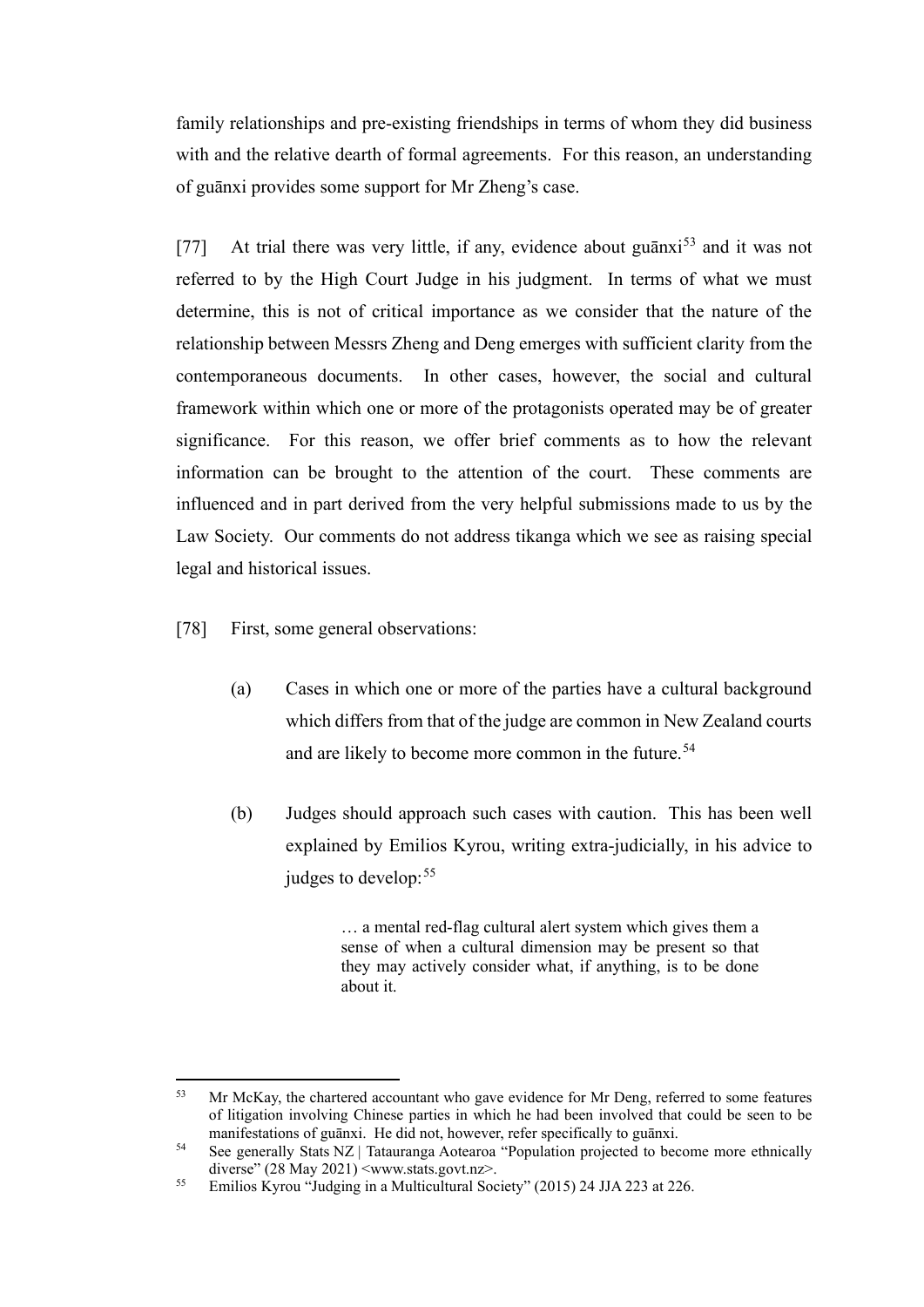- (c) A key to dealing with such cases successfully is for the judge to recognise that some of the usual rules of thumb they use for assessing credibility may have no or limited utility. For instance, assessing credibility and plausibility on the basis of judicial assumptions as to normal practice will be unsafe, if that practice is specific to a culture that is not shared by the parties.  $56$
- (d) Most of the usual ways that judges assess credibility remain available: consistency of a narrative over time and with other evidence (particularly contemporaneous documents) and general plausibility; or, as the Court of Appeal put it, by focusing "on the substance of the parties' arrangements as revealed by their conduct over time".<sup>57</sup> It is critical that judges and counsel maintain a sense of proportionality and recognise that many, perhaps most, cases, in which the parties operate within a social and cultural framework that differs from that of the judge, can be dealt with in the in the manner just outlined. As Emilios Kyrou has put it: "[i]n many cases, managing a cultural dimension in evidence may require no more than the most basic of all tools in a judge's toolkit, namely, context and common sense."[58](#page-27-2) For this reason, we do not wish to be taken as suggesting that in all cases with a "cultural dimension", the parties should feel obliged to call social and cultural framework evidence (and incur the costs of doing so).

[79] In cases where it is appropriate that the judge receive information as to social and cultural framework:

(a) It is open to witnesses to explain their own conduct by reference to their own social and cultural background. It would thus have been open to either of Messrs Zheng or Deng to have referred to guānxi by way of explanation for their own actions.

<span id="page-27-0"></span><sup>&</sup>lt;sup>56</sup> The New Zealand Law Society | Te Kāhui Ture o Aotearoa submitted that "expert evidence may assist the Court in assessing the credibility of the witness".

<span id="page-27-2"></span><span id="page-27-1"></span> $57$  CA judgment, above n [2,](#page-1-4) at [89].

Kyrou, above n [55,](#page-26-3) at 226.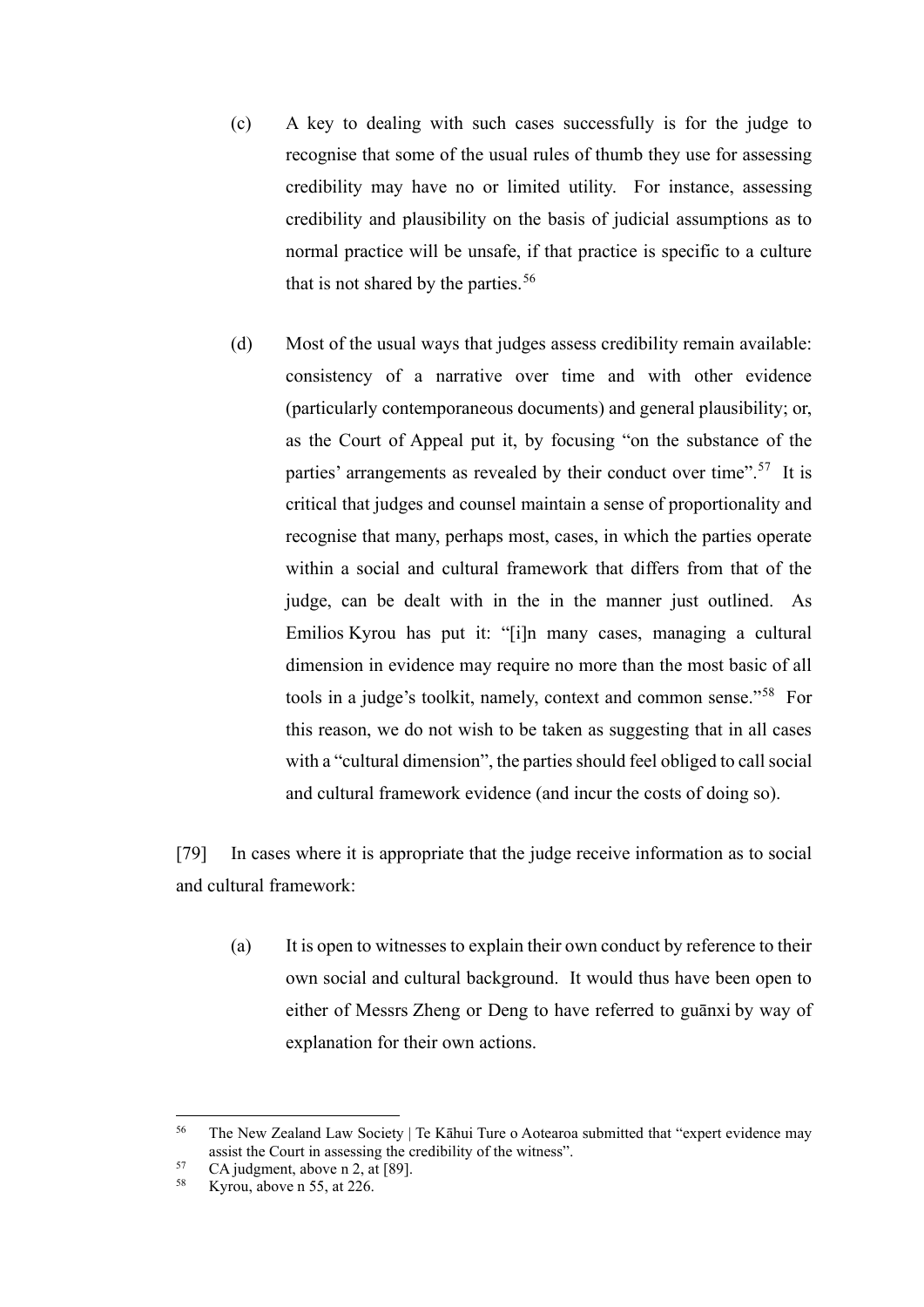- (b) Where parties have been in a relationship (business or otherwise), they may explain the way in which the relationship played out by reference to the social and cultural framework in which they operated. By way of example, and coming back to this case, Mr Zheng could have referred to guānxi by way of explanation for the way in which his relationship with Mr Deng operated.
- (c) In the circumstances just mentioned, there can be no objection to such evidence being supported by expert evidence or by resort to ss 128 and 129 of the Evidence Act. These sections allow judges to have regard to sources of information of unquestionable accuracy and admit reliable published documents in relation to matters of public history, literature, science or art.<sup>[59](#page-28-0)</sup>
- (d) Rather more difficulty may arise where a litigant wishes to introduce social and cultural framework information to explain not their own or joint conduct but rather that of another party. In this situation, the information as to cultural background is likely to be best provided by an expert or under ss 128 and/or 129.

[80] In all of this, judges need to take care to employ general evidence about social and cultural framework to assist in, rather than replace, a careful assessment of the case specific evidence. Assuming, without case-specific evidence, that the parties have behaved in ways said to be characteristic of that ethnicity or culture is as inappropriate as assuming that they will behave according to Western norms of behaviour.

[81] When a witness explains their own or joint conduct by reference to their cultural background, there will be little risk of stereotyping; this because the evidence is necessarily specific to that witness. Where, however, the evidence comes from an expert or there is reliance on s 129, some care is required. There are two aspects to this:

<span id="page-28-0"></span><sup>59</sup> Discussed above at [\[50\],](#page-18-1) n [41](#page-18-2) and below at [\[82\].](#page-29-0)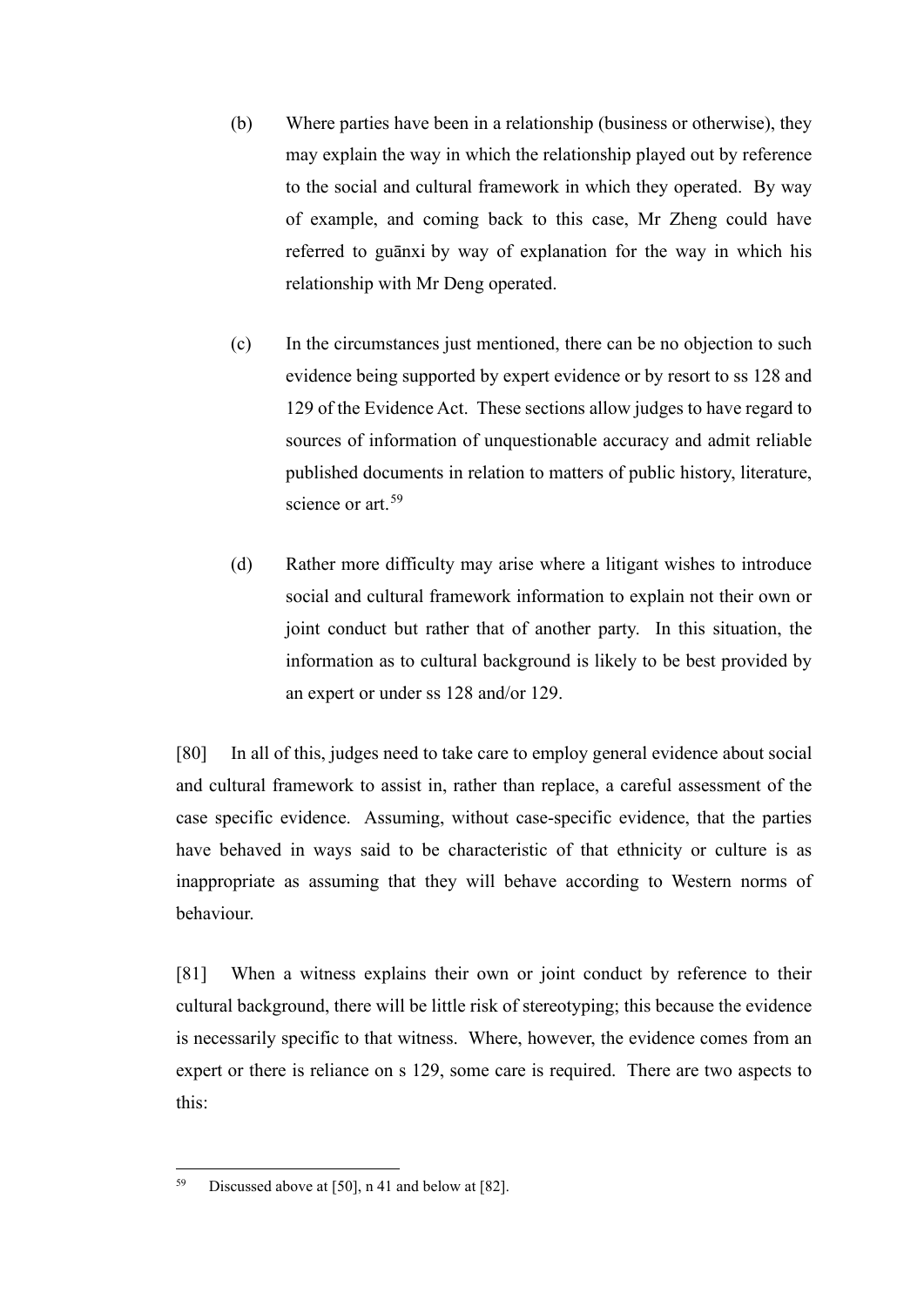- (a) First, people who share a particular ethnic or cultural background should not be treated as a homogeneous group. By way of example, that guānxi is important for some people of Chinese ethnicity does not mean that it important for everyone of Chinese ethnicity and, still less, that it was necessarily of controlling significance to the conduct of the parties in relation to the issue in dispute. The more generalised the evidence or information, and the less it is tied to the details of what happened, the greater the risk of stereotyping.
- (b) Secondly, and with particular reference to guānxi, it will not be safe to conclude that its importance to litigants means that a relationship between them was necessarily one of partnership or a joint venture or had fiduciary elements. For instance, guānxi may have been in a factor in two people engaging together in a business, but if they have chosen to do so through a company, guānxi is not in itself a reason for concluding that they were in fact partners. Still less should guānxi be treated as imposing a fiduciary or similar overlay in relation to arms-length transactions such as contracts for the supply of goods and services.

<span id="page-29-0"></span>[82] As we have foreshadowed, we consider that it may be open to courts to rely on ss 128 and 129 of the Evidence Act. It is well-known that guānxi often governs the way Chinese people do business and that there is an associated tendency for Chinese people to rely on personal relationships, mutual trust and honour more than on written contracts. There is for example much literature as to Chinese communication in negotiations, almost all of which refer to guanxi.<sup>[60](#page-29-1)</sup> We have no doubt that the Court of Appeal was entitled to refer to guānxi in the way in which it did. But, to reiterate a point we have already made, while guānxi influences the behaviour of some Chinese people, it should not be assumed that this is so with all Chinese people. As well, it is important to recognise that this is not a particularly complex case. While the materiality of guānxi to an assessment of what happened here is relatively

<span id="page-29-1"></span><sup>60</sup> For a sample of the literature, see Ilan Alon (ed) *Chinese Culture, Organizational Behaviour, and International Business Management* (Praeger Publishers, Connecticut, 2003); and Rajesh Kumar and Verner Worm *International Negotiation in China and India: A Comparison of the Emerging Business Giants* (Palgrave Macmillan, New York, 2011).